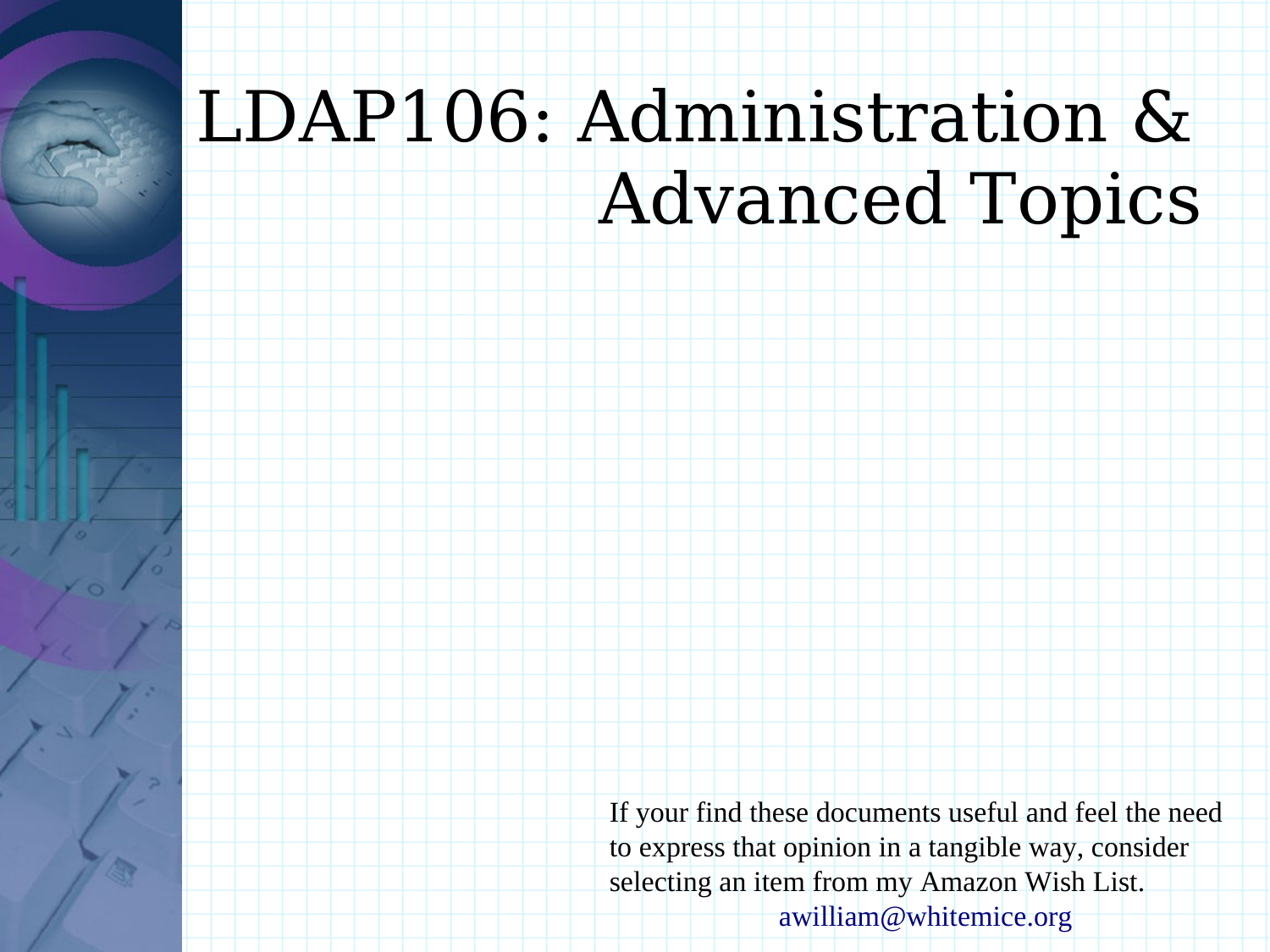# **Copyright**

© 2004 Adam Tauno Williams (awilliam@whitemice.org)

Permission is granted to copy, distribute and/or modify this document under the terms of the GNU Free Documentation License, Version 1.1 or any later version published by the Free Software Foundation with no Invariant Sections, no Front-Cover Texts, and no Back-Cover Texts. You may obtain a copy of the GNU Free Documentation License from the Free Software Foundation by visiting their Web site or by writing to: Free Software Foundation, Inc., 59 Temple Place - Suite 330, Boston, MA 02111-1307, USA.

If you find this document useful or further it's distribution we would appreciate you letting us know.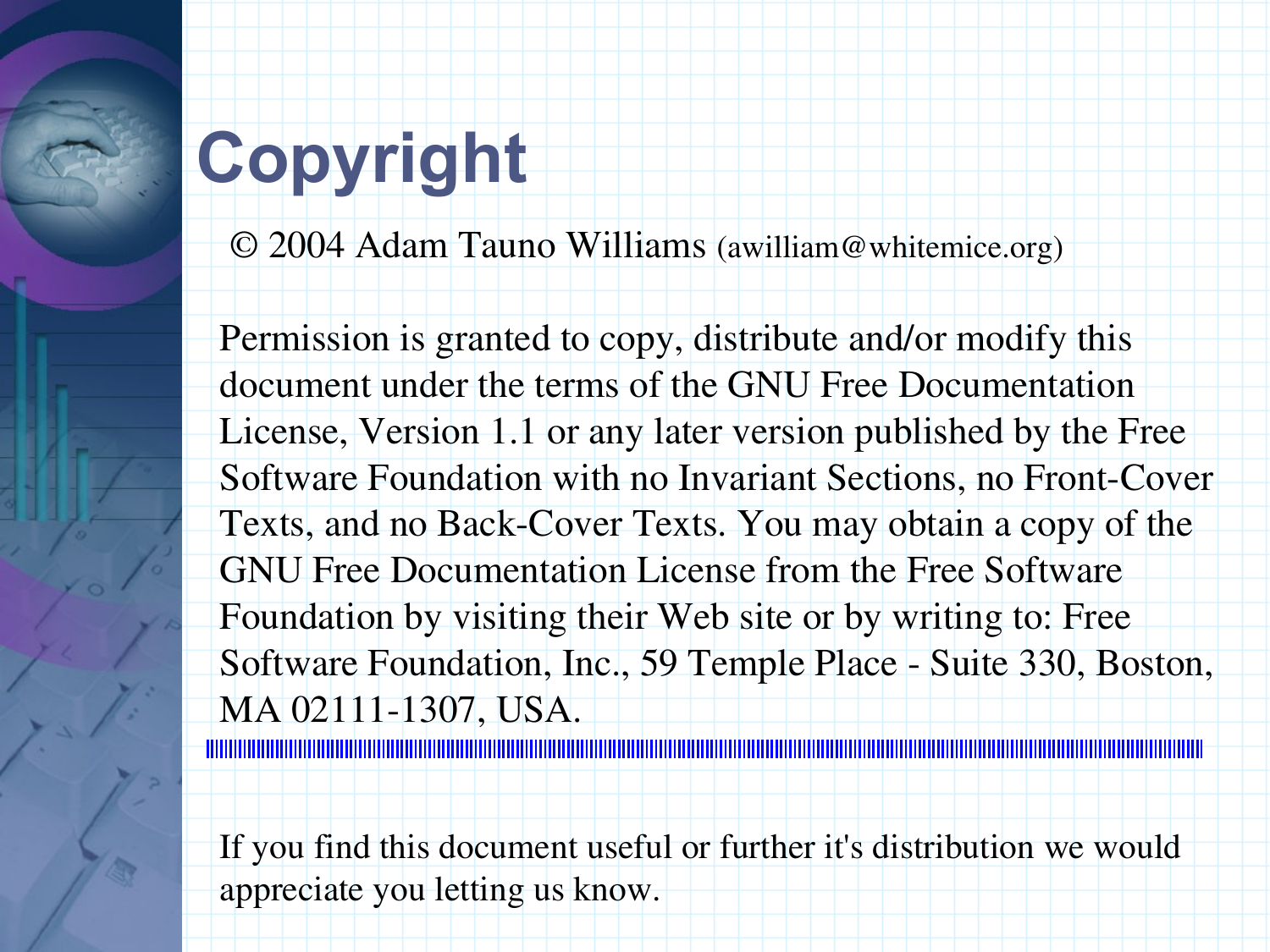#### **Performance**

•The Prime Directive Of Performance Tuning

- "No statement or term ever has any meaning whatso-ever without context"
	- First corollary of the Prime Directive
		- "You must consistently collect benchmark information.", this provides the context for tuning the system.
			- Since the parameters of the system [ the context ] constantly change, performance tuning is an on going iterative process.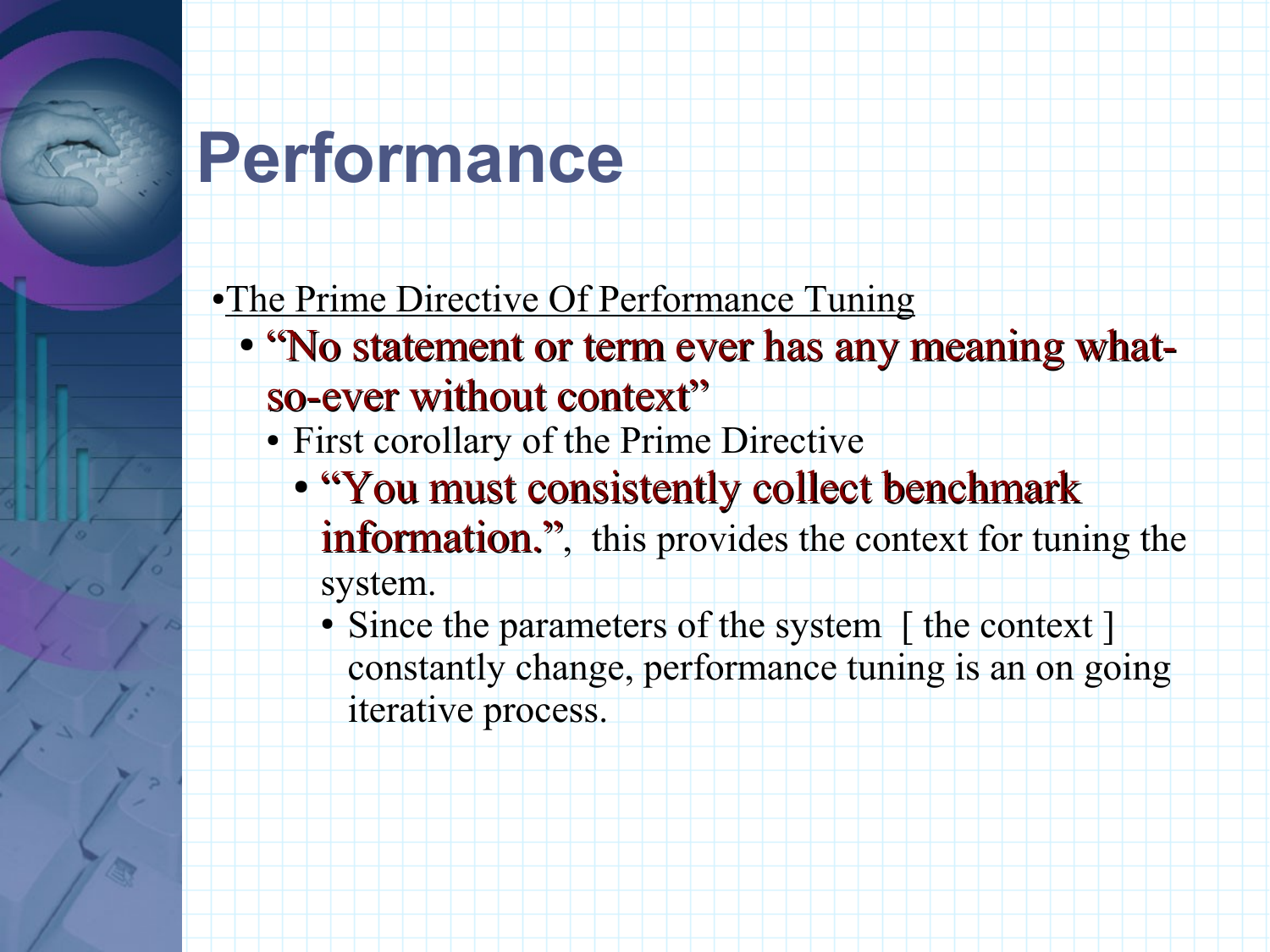#### **Multiple Caches**

#### Database

BDB Backend cachesize #### BDB Backend set\_cachesize *## ##### ##*

•One of the confusing aspects is that there are multiple data caches. • Summary: You use both.

These are two completely different caches and both are used at the same time. The BDB library cache controls how much memory, in bytes, is used by the library to maintain its internal bookkeeping information. The back-bdb entry cache controls how many LDAP entries to cache, independent of their size in bytes.

 $\overline{\phantom{a}}$ Fetching data from the BDB library is a lot slower than fetching from the entry cache. The BDB library locks data on a page level, and a page generally carries at least two data items in it, usually more. If multiple threads need access to data items that reside on the same page, they will be blocked and only one at a time will progress. The back-bdb entry cache stores one LDAP entry per cache entry. If multiple threads need access to multiple entries, they most likely will not interfere with each other.

You cannot use only one or the other, because the absence of either cache will slow down the entire system. You need both. --Howard Chu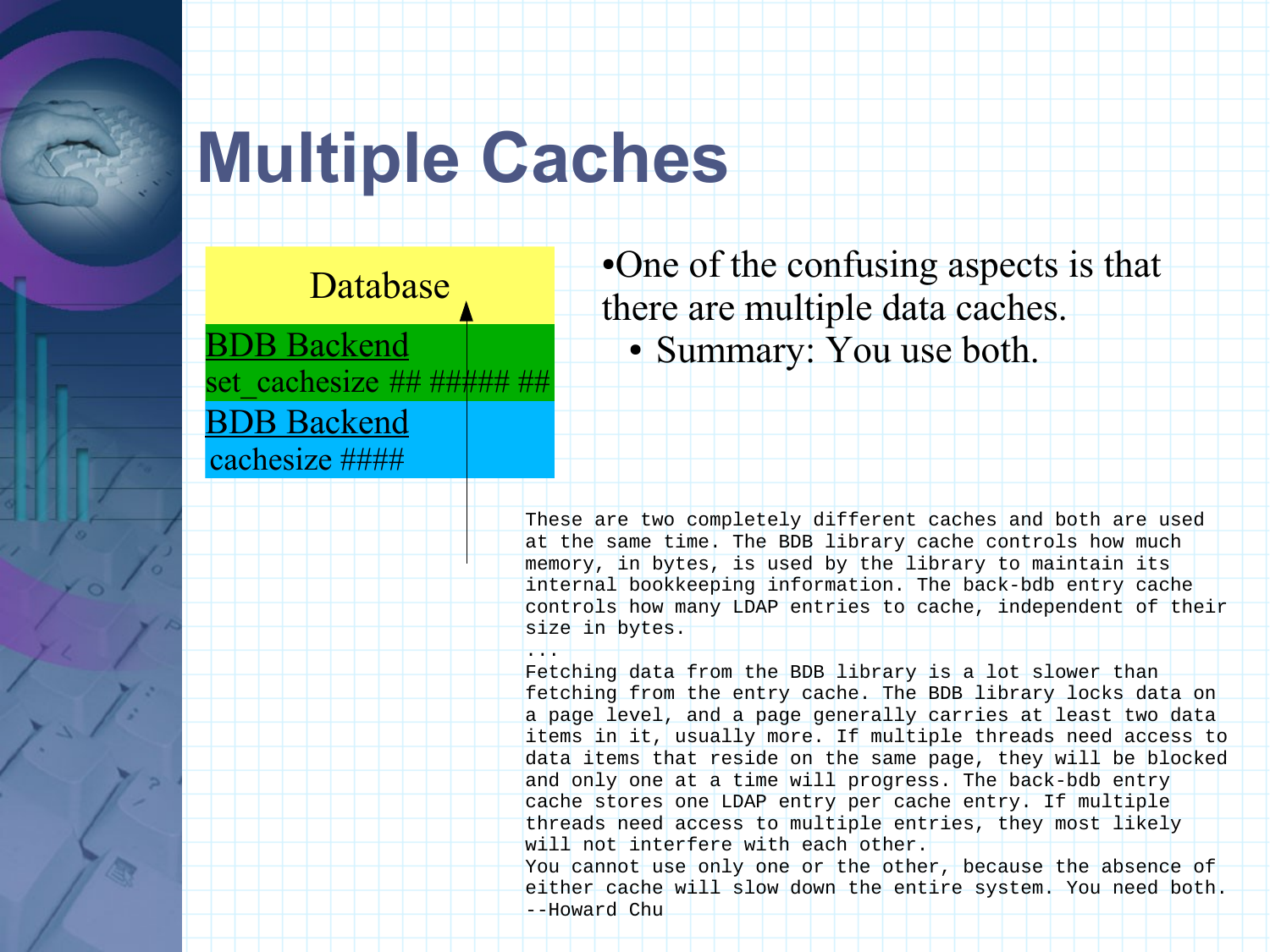#### **Cache Size**

- ●OpenLDAP maintains a cache of the most frequently accessed objects.
	- The size of this cache, in entries, is set via the "cachesize" directive.
		- cachesize 10000
			- Store 10,000 entries in the cache.
		- The value is the number of entries, not bytes; since entries can vary greatly in size, the resulting consumption of the cache can only be known via testing.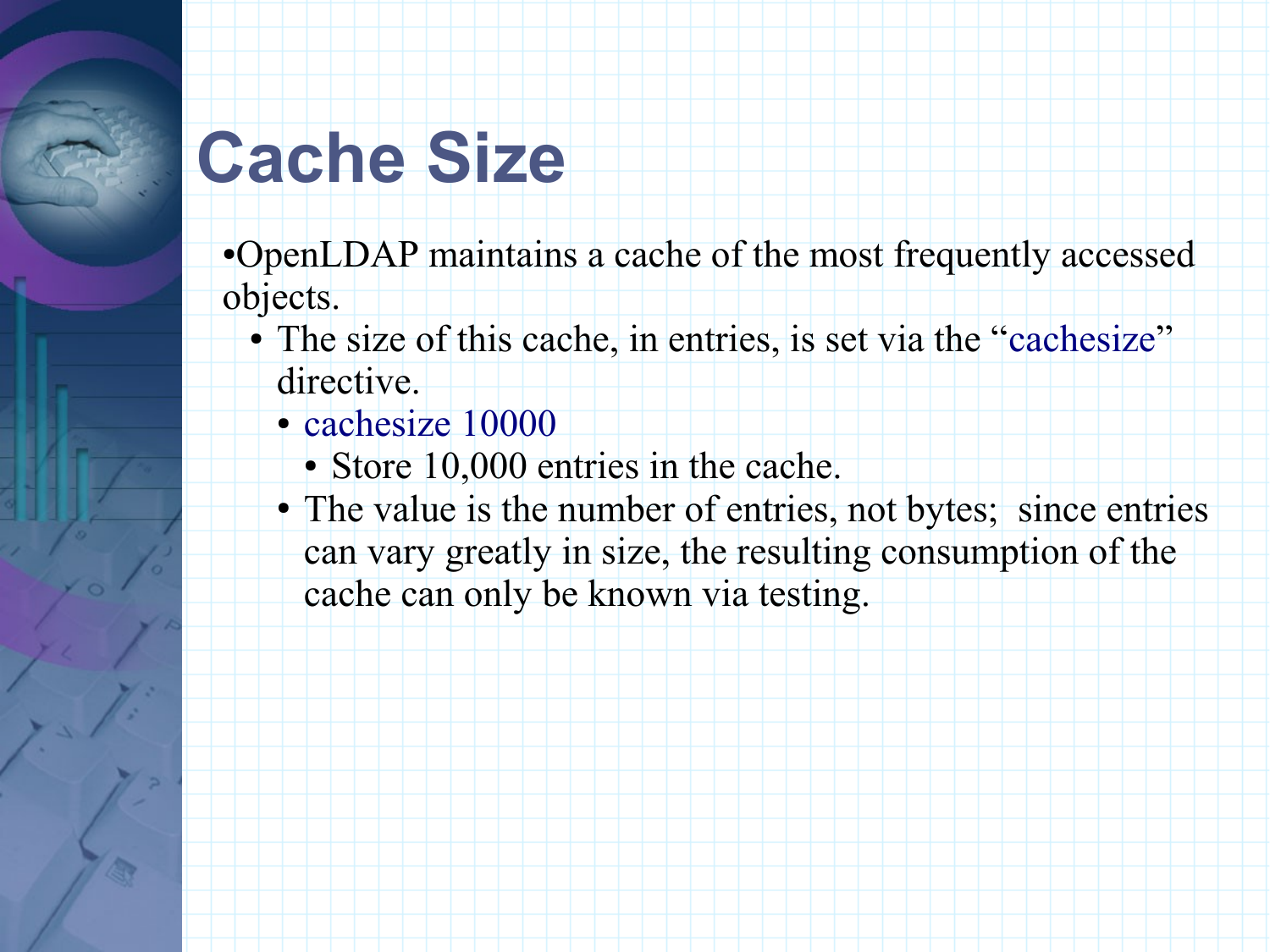#### **Index Cache**

- ●The idlcachesize is a relatively new OpenLDAP directive
	- The default is 0
	- idlcachesize determines the size, in slots, of the search cache.
		- The search cache remembers frequently executed queries so their result set can be returned to a client without
			- walking the database.
		- This is used heavily by the new back-hdb.
			- If using back-hdb idlcachesize should be at least three times the size of the entry cache.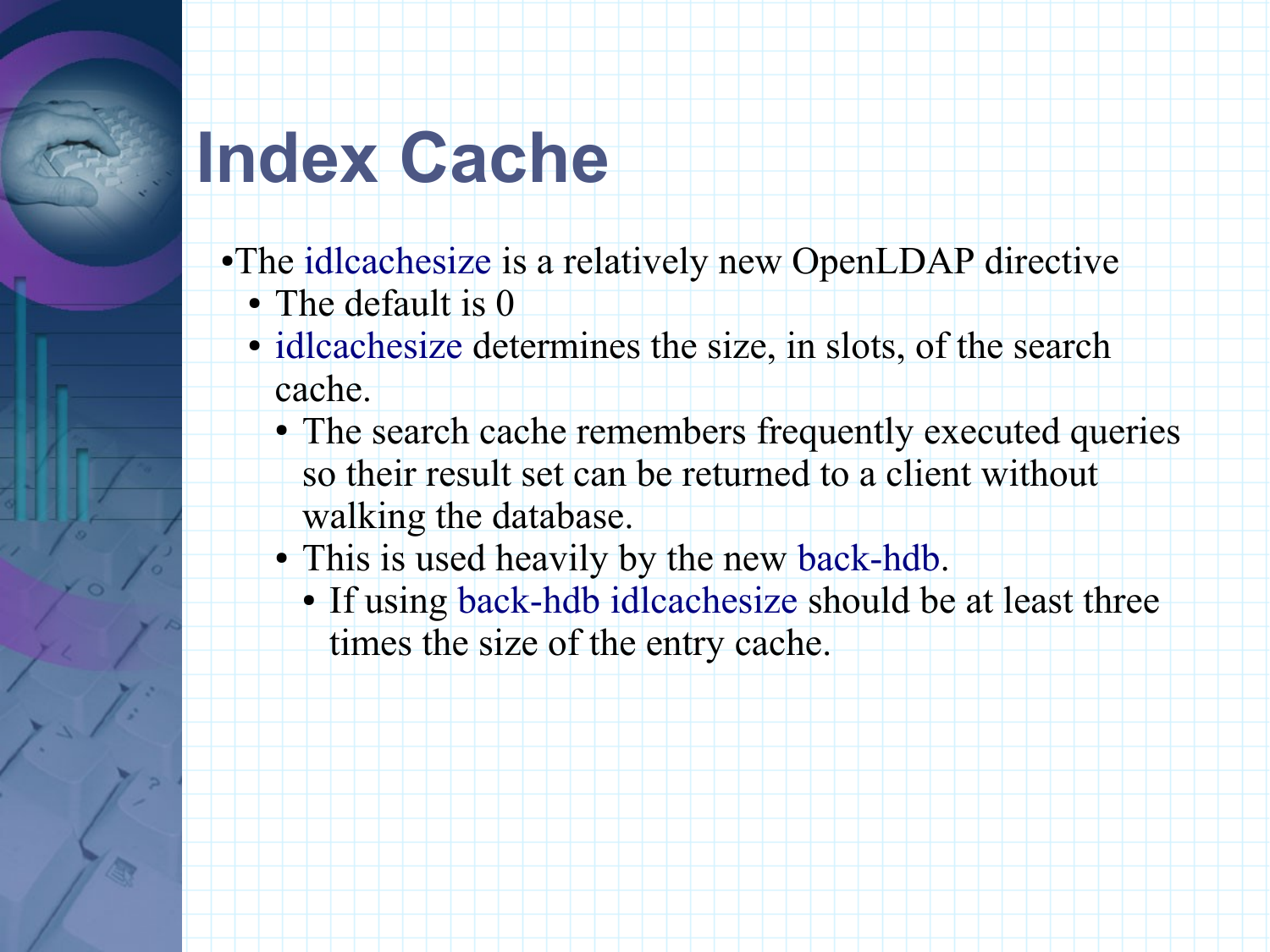# **Other Directives**

#### ●sizelimit ####

- The maximum number of objects that can be requested from the server in a single query.
- ●threads ##
	- Maximum number of worker threads.
		- Having too many threads will kill server performance.
		- Having two few threads will stall clients.
- ●idletimeout <seconds>
	- Throw connections away that have been idle for a given number of seconds.
		- Saves resources consumed by possibly dead clients.
			- Setting too low will cause lots of rebinds, and SASL binds are expensive.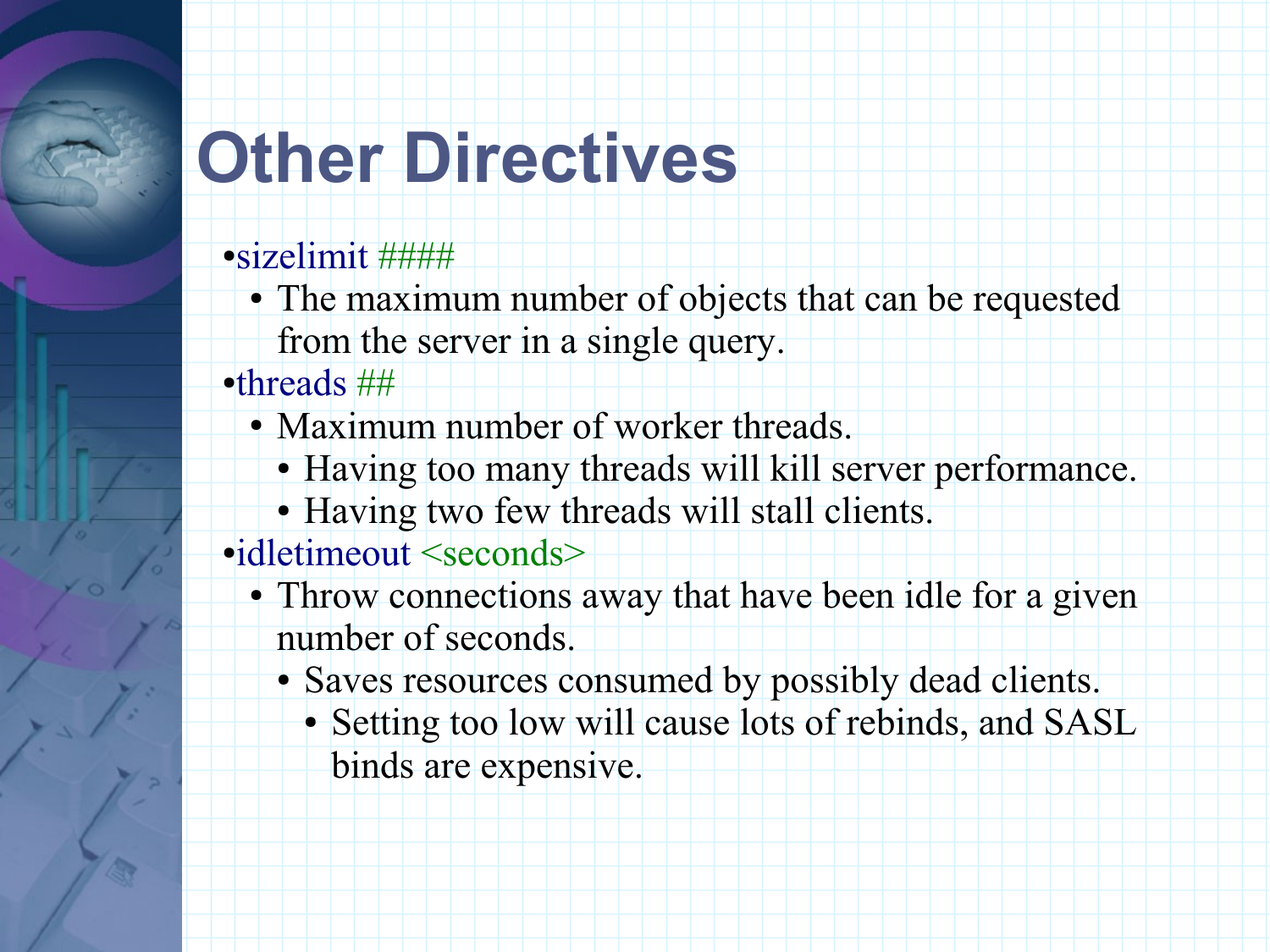# **Specific Limits**

# Set query Size Limits & Search Timeouts limits anonymous size.soft=512 size.hard=1024 size.unchecked=32767 time.soft=10 time.hard=60 limits group="cn=Administrators,ou=Entities,ou=Access Control,dc=rss,dc=nw" size.soft=unlimited size.hard=unlimited size.unchecked=unlimited time.soft=60 time.hard=120 limits dn.exact="uid=syncrepl,ou=Entities,ou=Access Control,dc=rss,dc=nw" size.soft=unlimited size.hard=unlimited size.unchecked=unlimited time.soft=unlimited time.hard=unlimited  $\lim$ its users  $\triangleleft$  size.soft=1024 size.hard=2048 size.unchecked=32767 time.soft=15 time.hard=60 For whom

Limits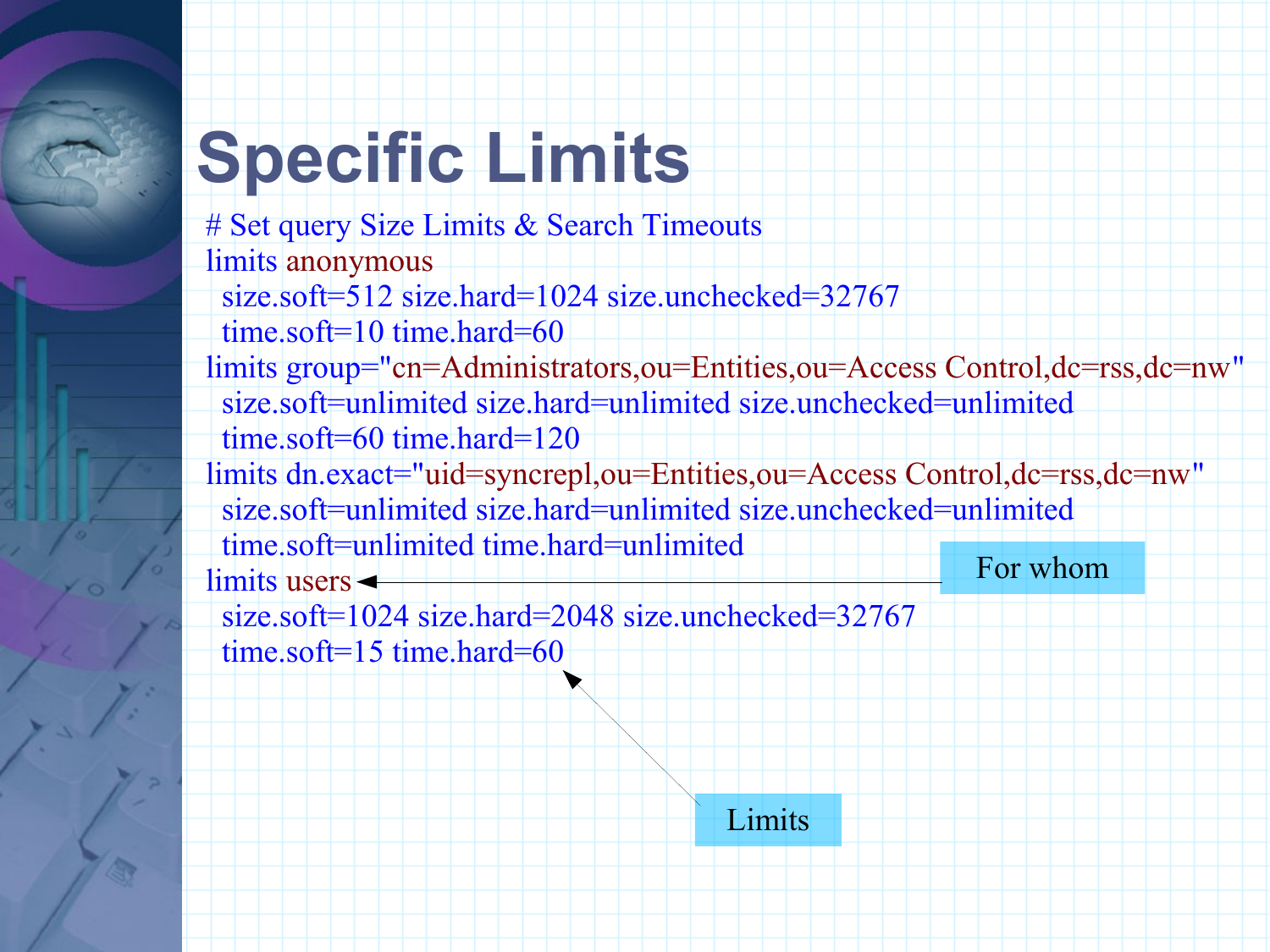#### **BDB**

●OpenLDAP using either the back-bdb or back-hdb backend utilizes the Sleepycat BDB database system for actual on disk storage.

• The most dramatic influence on the performance and stability of your OpenLDAP DSA is the performance of the underlying BDB database.

| OpenLDAP   |          |  |  |
|------------|----------|--|--|
| back-bdb   | back-hdb |  |  |
| <b>BDB</b> |          |  |  |

●New OpenLDAP (>2.2.23) installations should use the back-hdb backend. • back-bdb is the

second choice.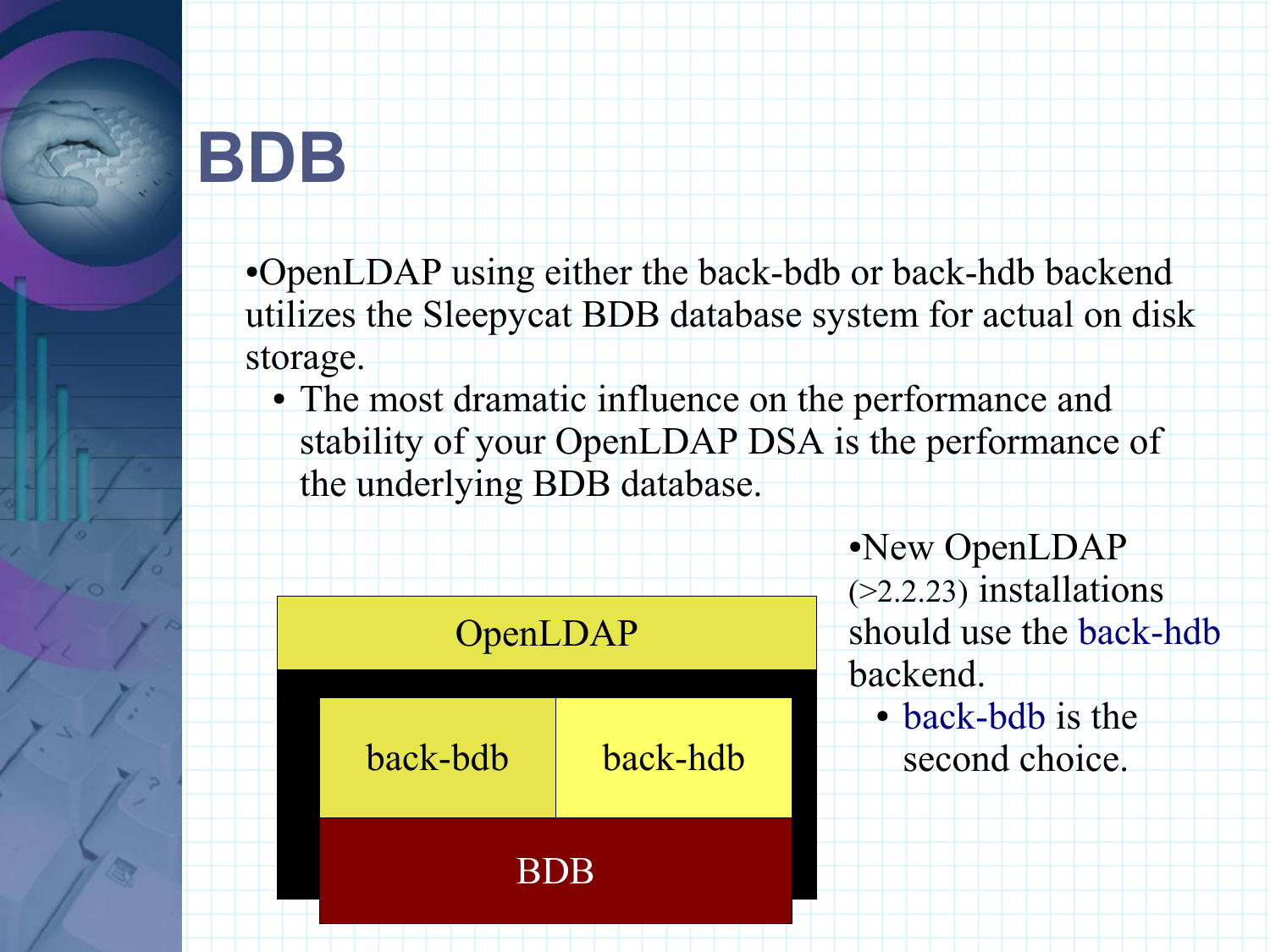# **Sleepycat Utilities**

•The Sleepycat BDB packages provide a variety of database tools.

- db\_stat
	- Provides statistical information about the database.
- db archive
	- Provides facilities to backup a BDB database and manage transaction logs.
- db\_recover
	- Repair a damaged BDB database or clean-up a database from an abnormal shutdown.
- db checkpoint
	- Force a database checkpoint.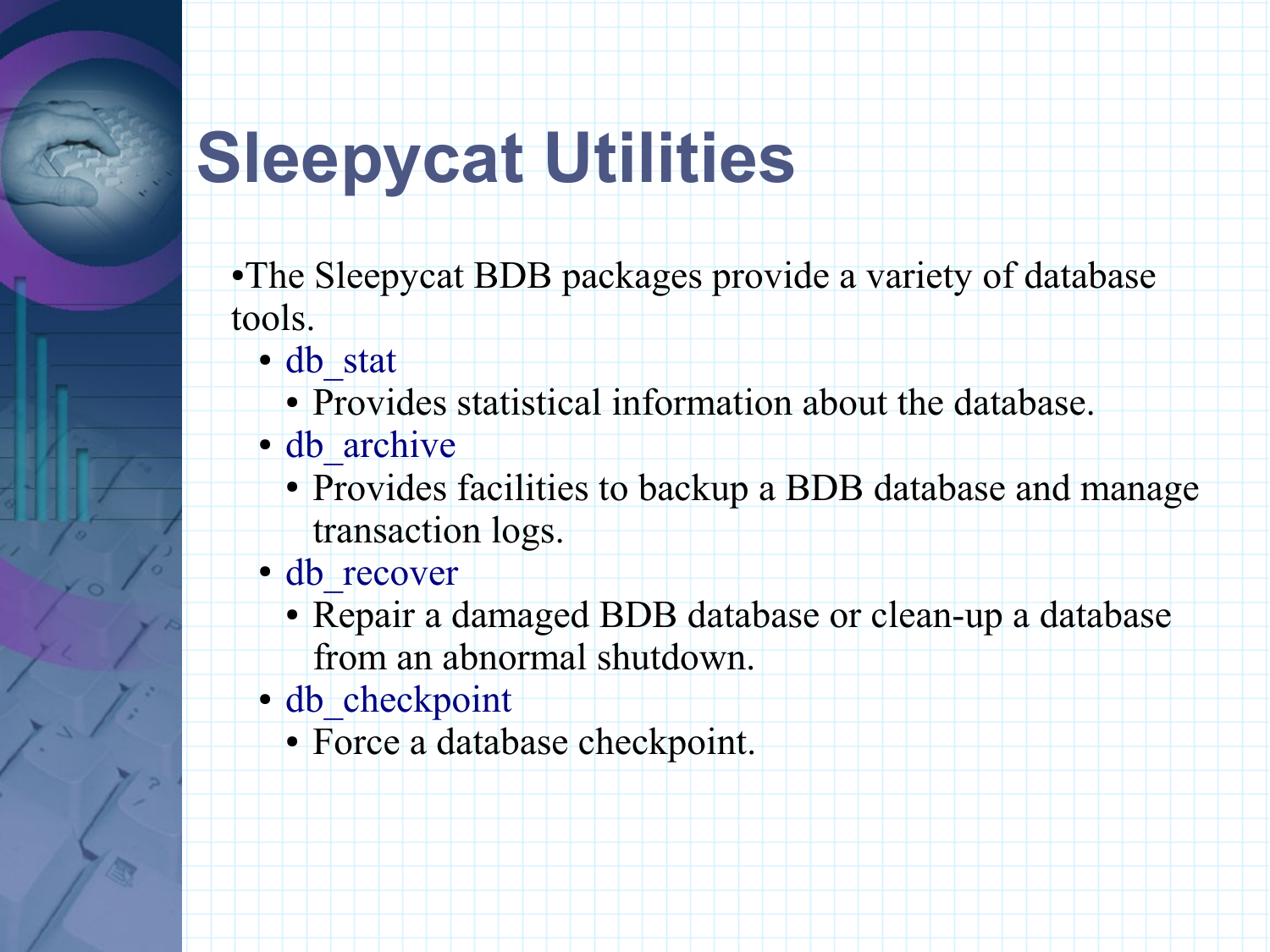#### **BDB Cache Performance**

• An OpenLDAP backed uses a collection of databases (each file is a B-tree database).

- db stat -m -h /var/lib/ldap
	- Shows information about each database
		- Must be executed on a live system

|         | Pool File: id2entry.bdb                                 | • You will see an entry like<br>this for each database |  |
|---------|---------------------------------------------------------|--------------------------------------------------------|--|
| 16384   | Page size.                                              |                                                        |  |
|         | Requested pages mapped into the process' address space. |                                                        |  |
| 3090994 | Requested pages found in the cache (100%).              |                                                        |  |
| 438     | Requested pages not found in the cache.                 |                                                        |  |
| 10      | Pages created in the cache.                             |                                                        |  |
| 438     | Pages read into the cache.                              |                                                        |  |
| 223     |                                                         | Pages written from the cache to the backing file.      |  |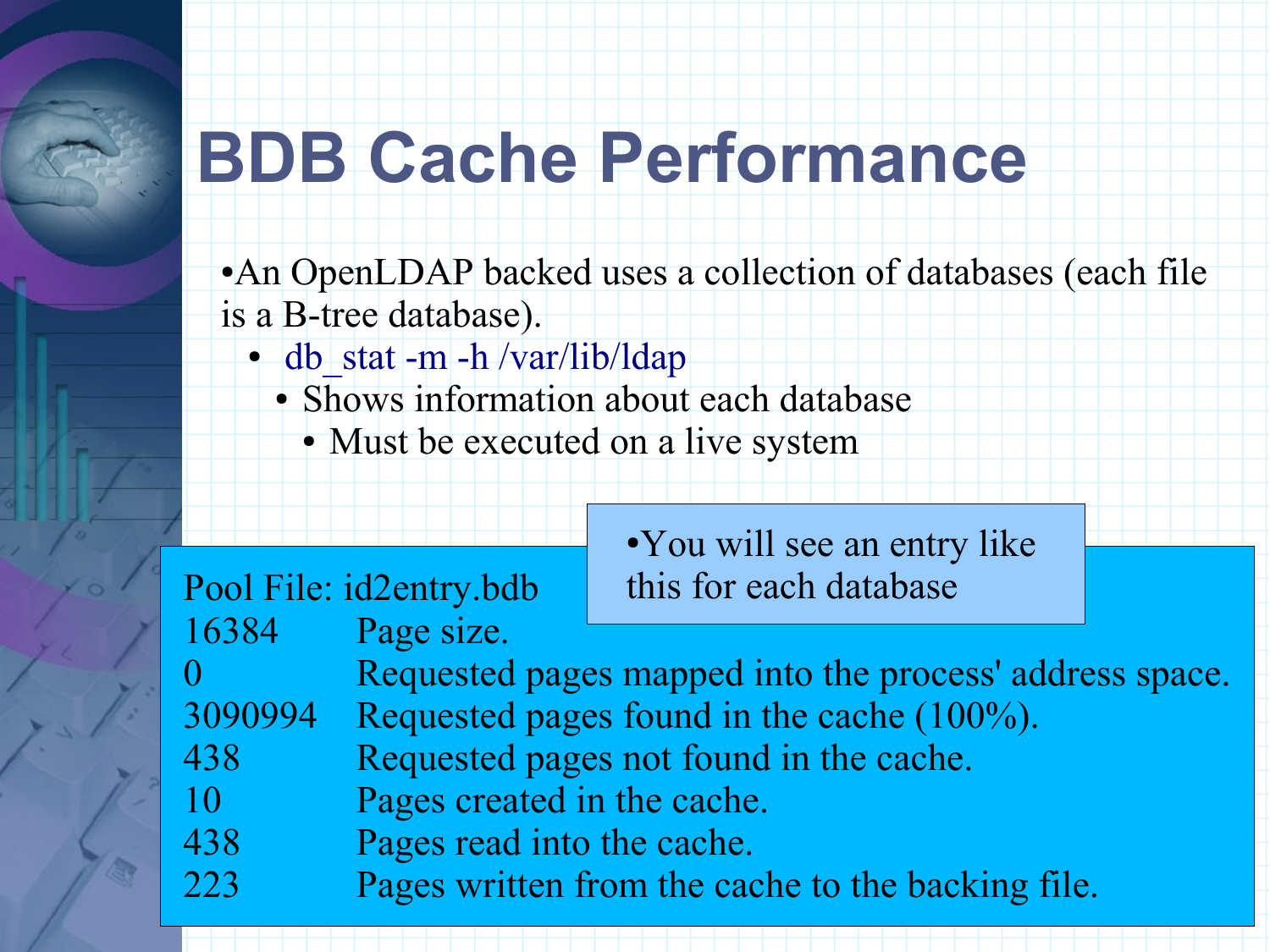

These values are from a small test system, hence the trivial sizes, enterprise systems will yield more impressive results.

# **dn2is.bdb & id2entry.bdb**

- ●The two main databases are dn2id.bdb and id2entry.bdb
	- You want at least enough cache to contain all the internal nodes in both these files.
		- Lacking that will result in SERIOUS availability problems.
		- \$ db stat -d /var/lib/ldap/dn2id.bdb
			- 4096 Underlying database page size. *dnps*
			- 14 Number of tree internal pages. *dnip*
			- id2entry.bdb always uses a 16Kb page size
			- \$ db\_stat -d /var/lib/ldap/id2entry.bdb
				- 16384 Underlying database page size. *idps*
					- 1 Number of tree internal pages. *idip*
				- dn2id.bdb uses the page size of the underlying file-system.
		- Calculate bare minimum cache size
			- $1.10 * ((dnip + 1) * dnps) + ((idip + 1) * idps))$
			- 1.10 \*  $((14 + 1) * 4096) + ((1 + 1) * 16384)) =$ 
				- $\bullet$  1.10  $\ast$  (15  $\ast$  4096) + (2  $\ast$  16384))
					- 1.10 \* (61,440 + 32767) =  $103.5$  Kb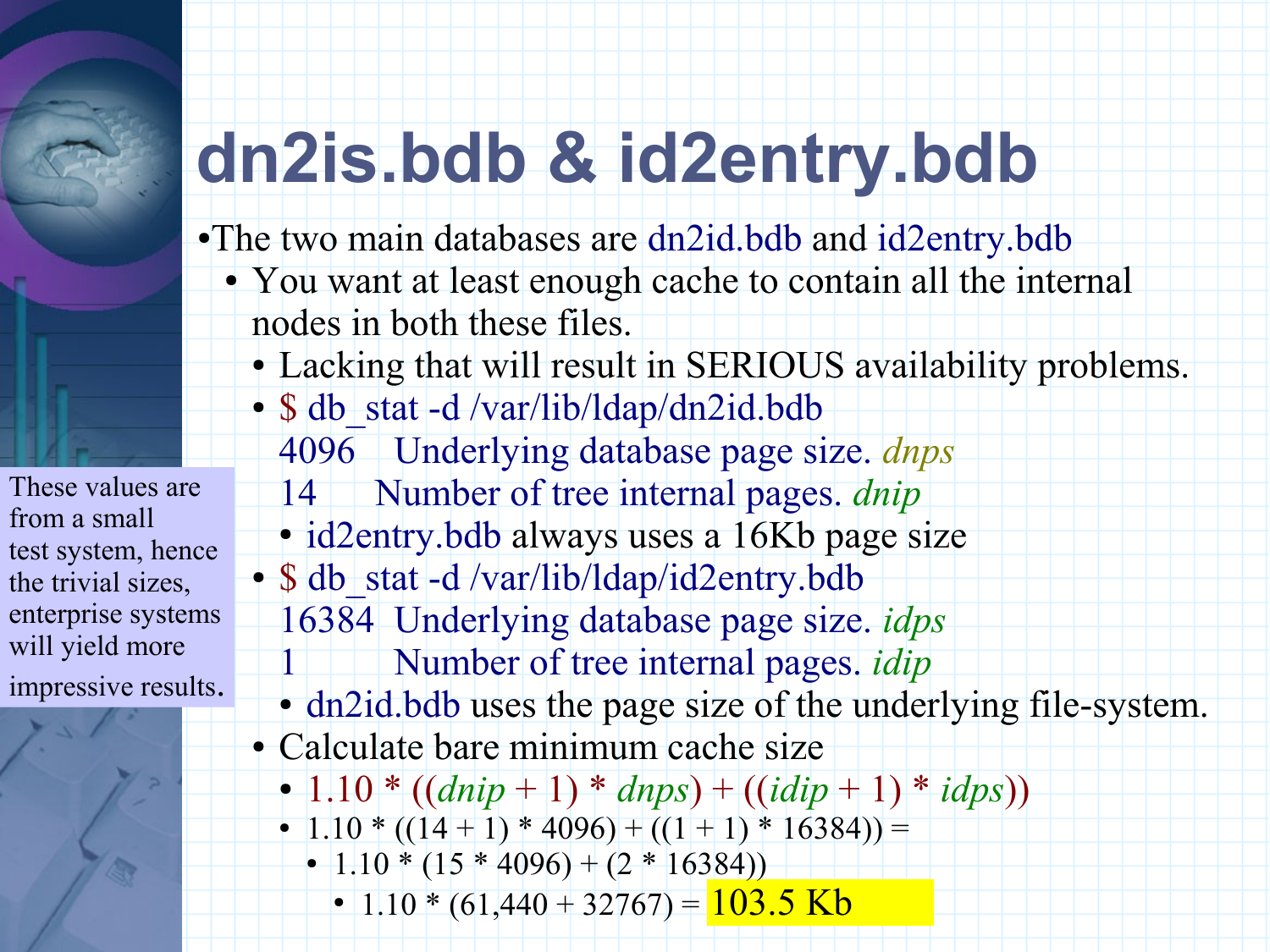

These values are from a small test system, hence the trivial sizes, enterprise systems will yield more impressive results.



- •You must also calculate the minimum cache for each index you declare.
- S db stat -d /var/lib/ldap/cn.bdb
- 4096 Underlying database page size. *dnps*
- 2 Number of tree internal pages. *dnip*
	- Calculate the minimum cache size
		- 1.10 \*  $((dnip + 1) * dnps)$
	- $\bullet$  1.10  $*$  ((1+1)  $*$  4096) = 90.1Kb
	- Calculate for each index
		- Add sum of index to previously calculated valued
			- $\cdot$  103.5 + 90.1 = 193.6Kb
				- This is the minimum cache required for BDB to operate without problems.
					- Increasing much beyond these values won't help until you make the cache large enough to contain your entire database.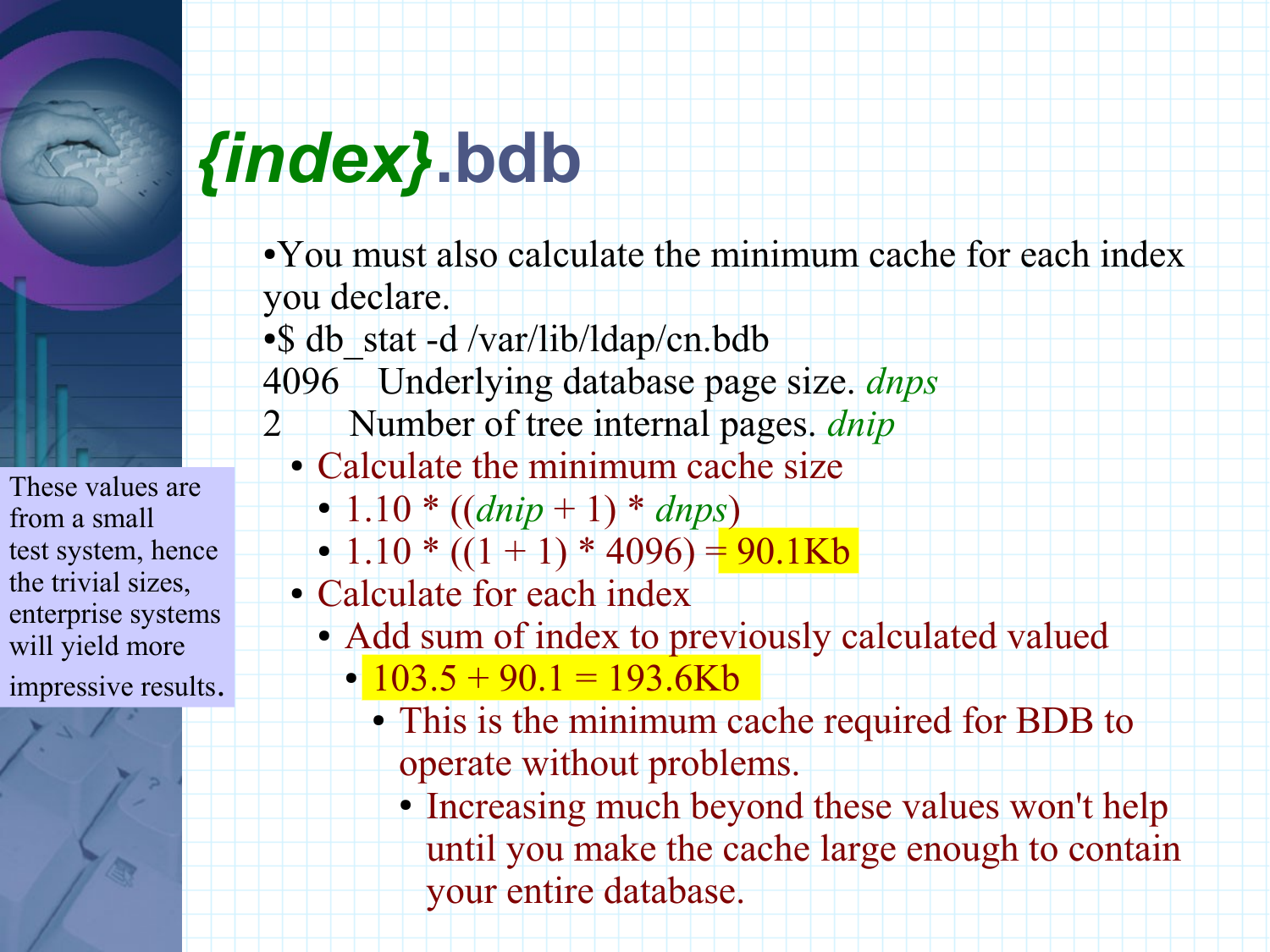# **Setting the BDB Cache Size**

•The BDB cache size is set using the "set\_cachesize" directive in a file names DB\_CONFIG in your back-bdb database directory.

- FILE MUST BE READABLE BY THE DSA!
- set\_cachesize *bytes gbytes ncache*
	- where
		- *bytes* = Size of cache in bytes to create
		- *gbytes* = Size of cache in gigabytes to create
		- *ncache* = Number of caches to create
			- $\bullet$  So ultimate cache size  $=$ 
				- $\cdot$  (*bytes* + (*gbytes* \* 1024^3)) \* *ncache* bytes
	- A setting of "set\_cachesize 256000 1 1" creates a BDB cache size of 1,048,826Kb.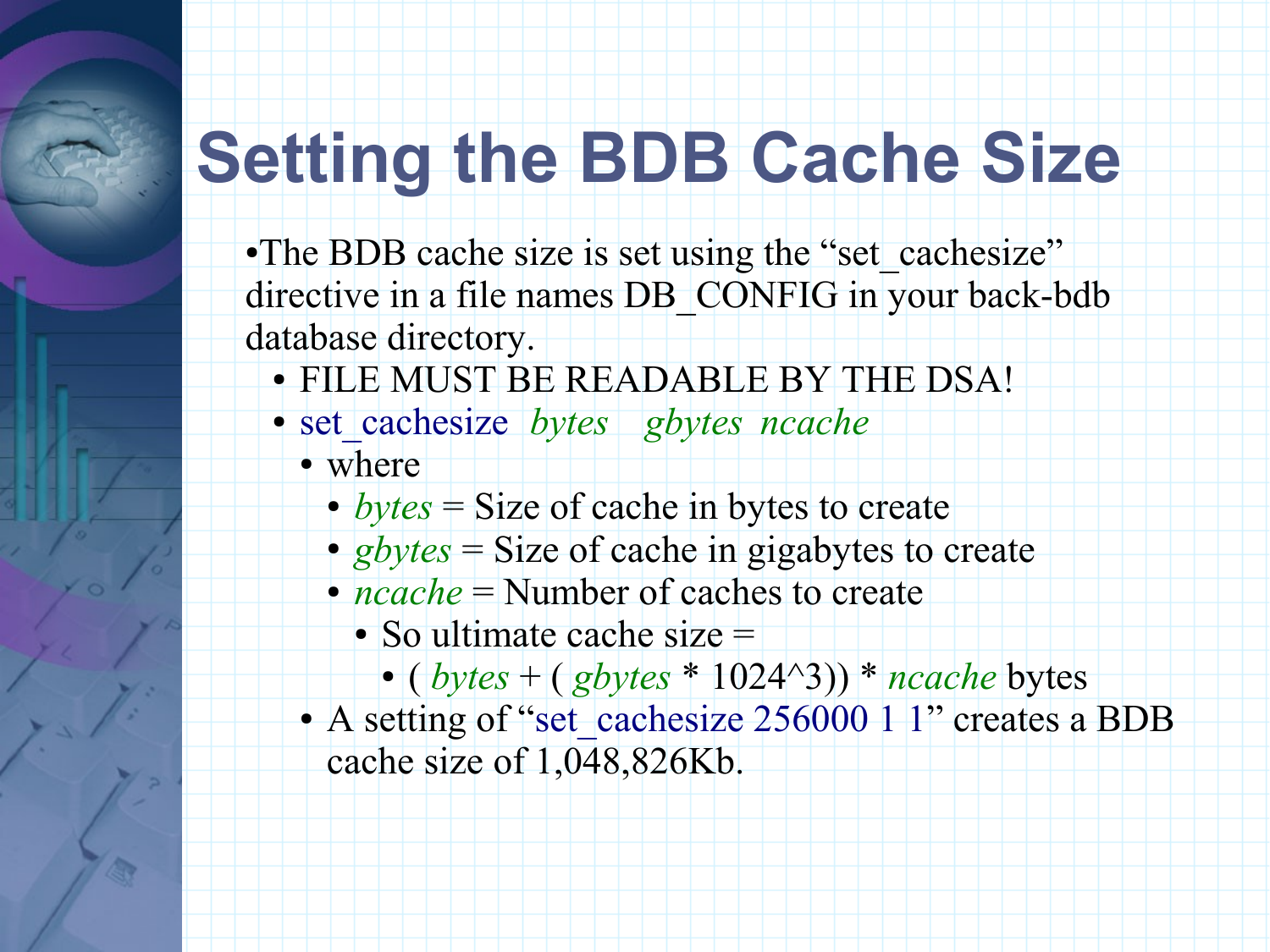# **Logging**

- •The BDB environment is transactional and uses transaction logs much like a traditional RDBMS.
	- There are three important DB CONFIG directives for adjusting log performance
		- set 1g dir *log\_directory* 
			- For enterprise systems set the log directory to a seperate set of spindles than the database itself
		- set lg bsize log buffer size in bytes
			- Default is 32Kb which is MUCH to small. A value of a few megabytes is probably reasonable for most systems.
		- set\_lg\_max *maximum\_log\_size\_in\_bytes*
			- Default is 10Mb, which is reasonable for most systems.
	- BDB logs are named log.*{10digitnumber}*, with

*10digitnumber* incrementing upwards for each new log.

• db archive -r -h /var/lib/ldap will remove unneeded log files.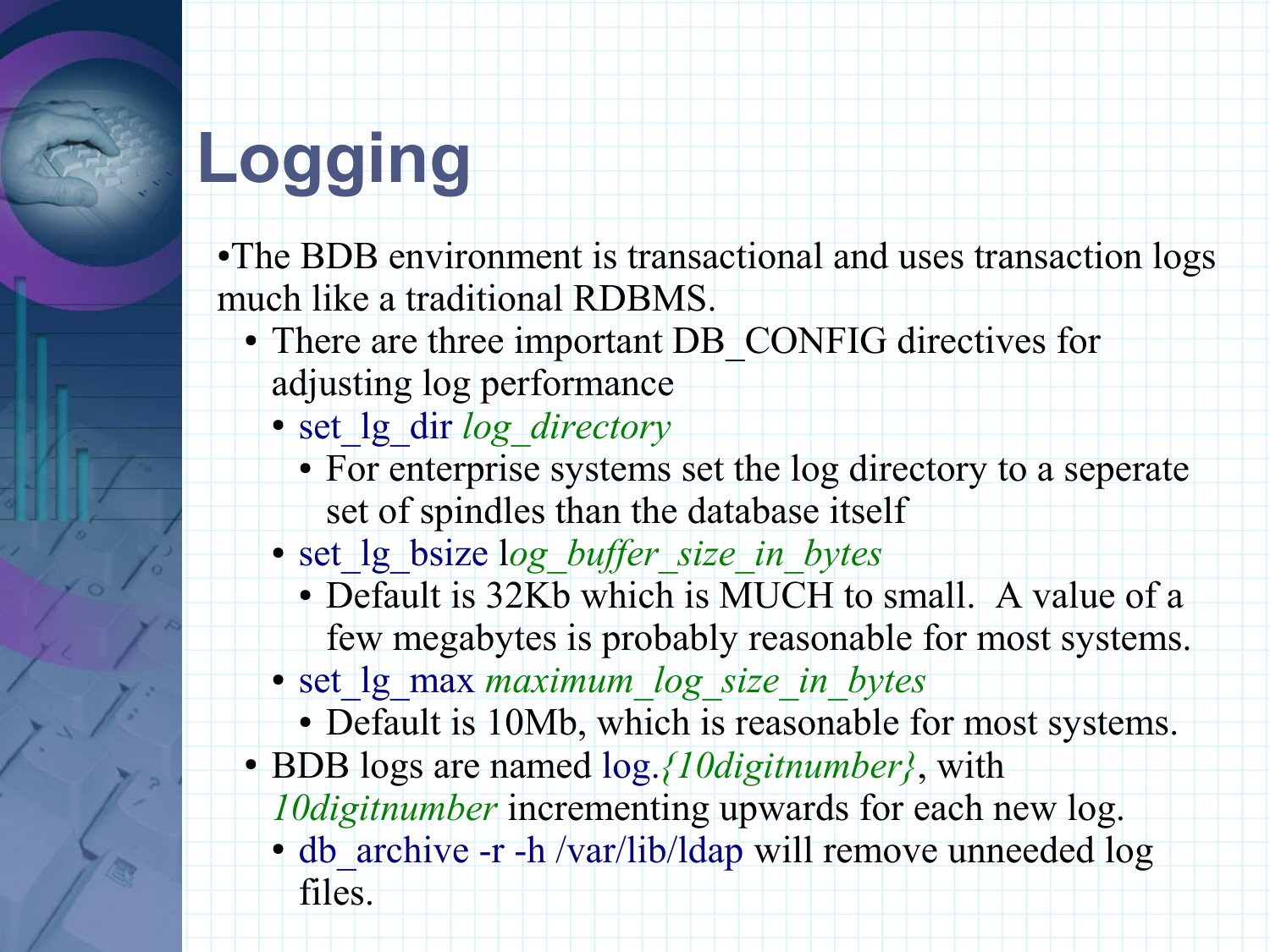# **Checkpoint**

• A checkpoint is a periodic forced flush of outstanding data from buffers to disk.

- Checkpointing ensures that in the event of abnormal termination that all data exists on the disk, at least within the transaction logs.
- In OpenLDAP the BDB based backends provide a "checkpoint" *kb min*" directive.
	- *kb* ensures that a checkpoint occurs after so many kilobytes of data have been sent to the buffer.
	- *min* ensures that a checkpoint occurs at least every so many minutes.
		- The larger your checkpoint values the more efficient (blocked) your I/O
		- The smaller your checkpoint values the less likely you are to loose data in the event of an abnormal termination.
- The db checkpoint utility can be used to invoke a checkpoint at any time.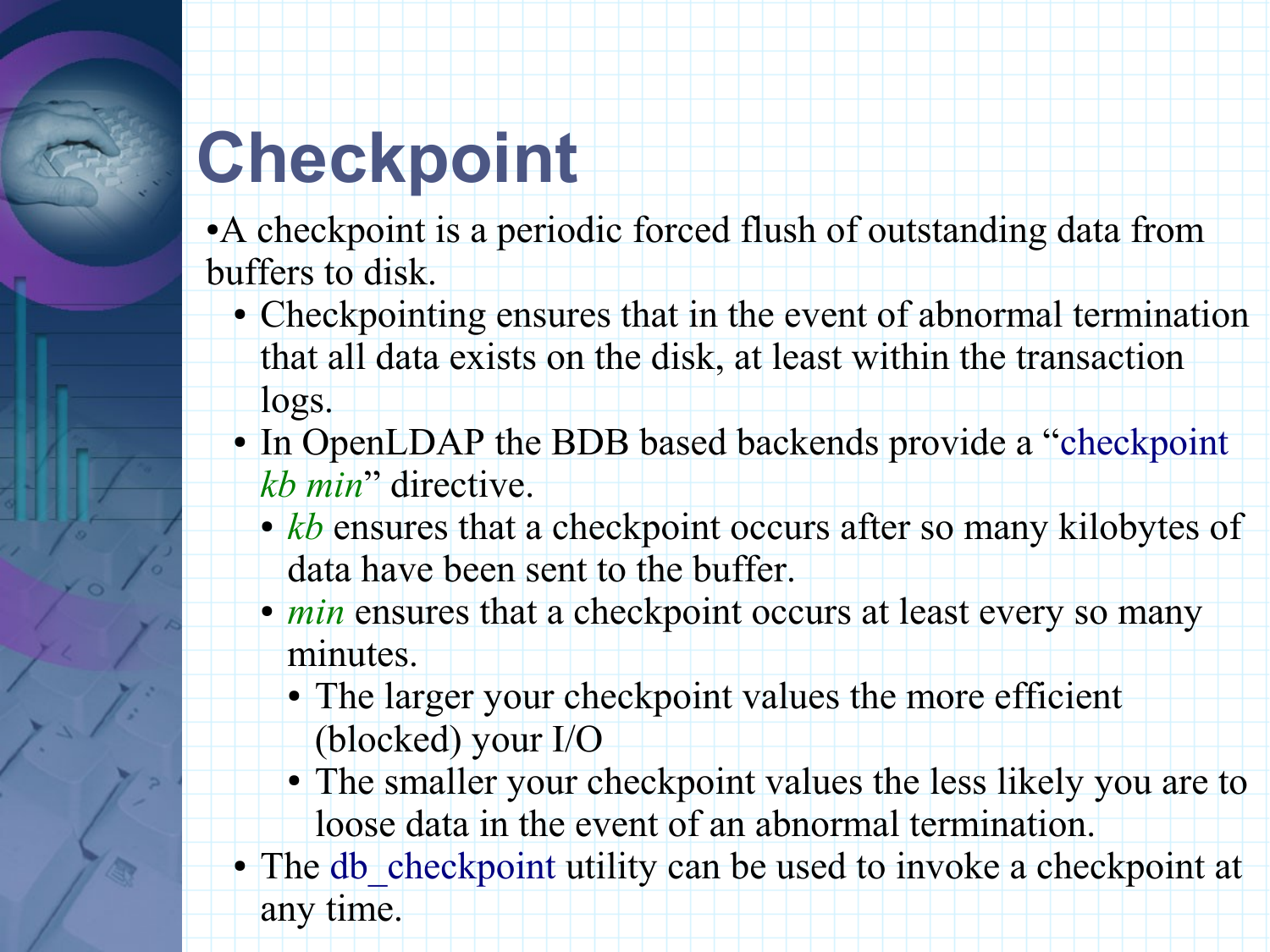## **syslogd**

●syslogd is equivalent to the Windows Event Log and is used by various services to record state and events.

- syslogd can have a disastrous effect on system performance.
	- In OpenLDAP the data sent to syslogd is controlled by the
		- "loglevel" global directive.
		- A setting of "loglevel 0" disables sending data to syslogd.
			- If your DSA seems sluggish, first try setting "loglevel"
				- 0" and see if the situation improves.
				- If so, then adjust to some reasonable log level.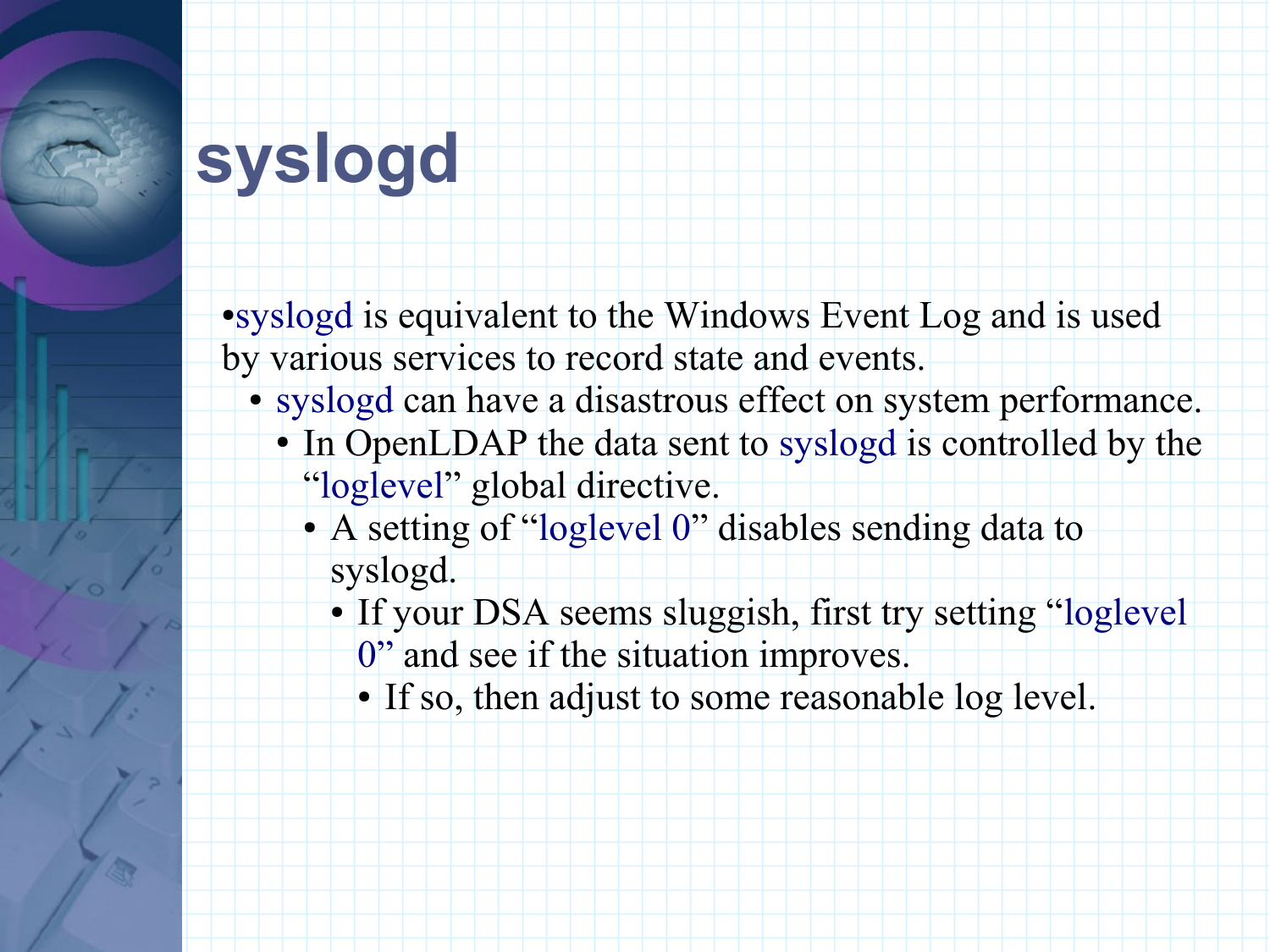#### **syslogd**

●Typically syslogd performs an fsync() *after-every-single-logwrite-operation*.

- This will completely squelch system I/O if you are logging a great deal of information.
	- You can disable fsync() for a given log file by prepending it's name in syslogd.conf with a hyphen ("-")
		- Disabling fsync() means you could loose the last few log entries if a system abend occurs.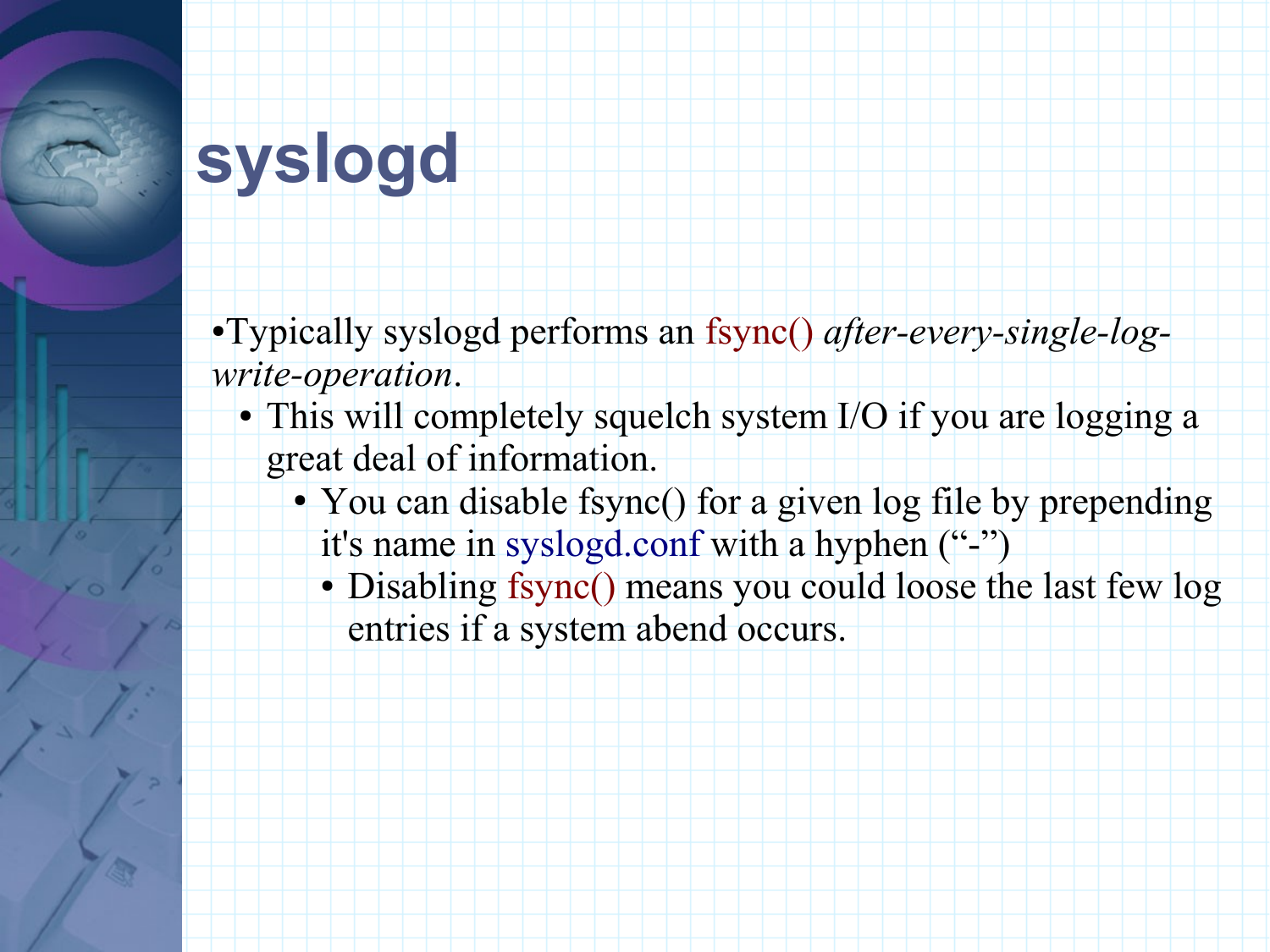#### **Access Control**

●Possibly the most formidable area of DSA configuration is access control.

- OpenLDAP provides two means of access control
	- "Traditional" Access Control Lists [ Rules ]
		- Contained in an external configuration file.
	- ACI (Access Control Information)
		- Contained in the Dit.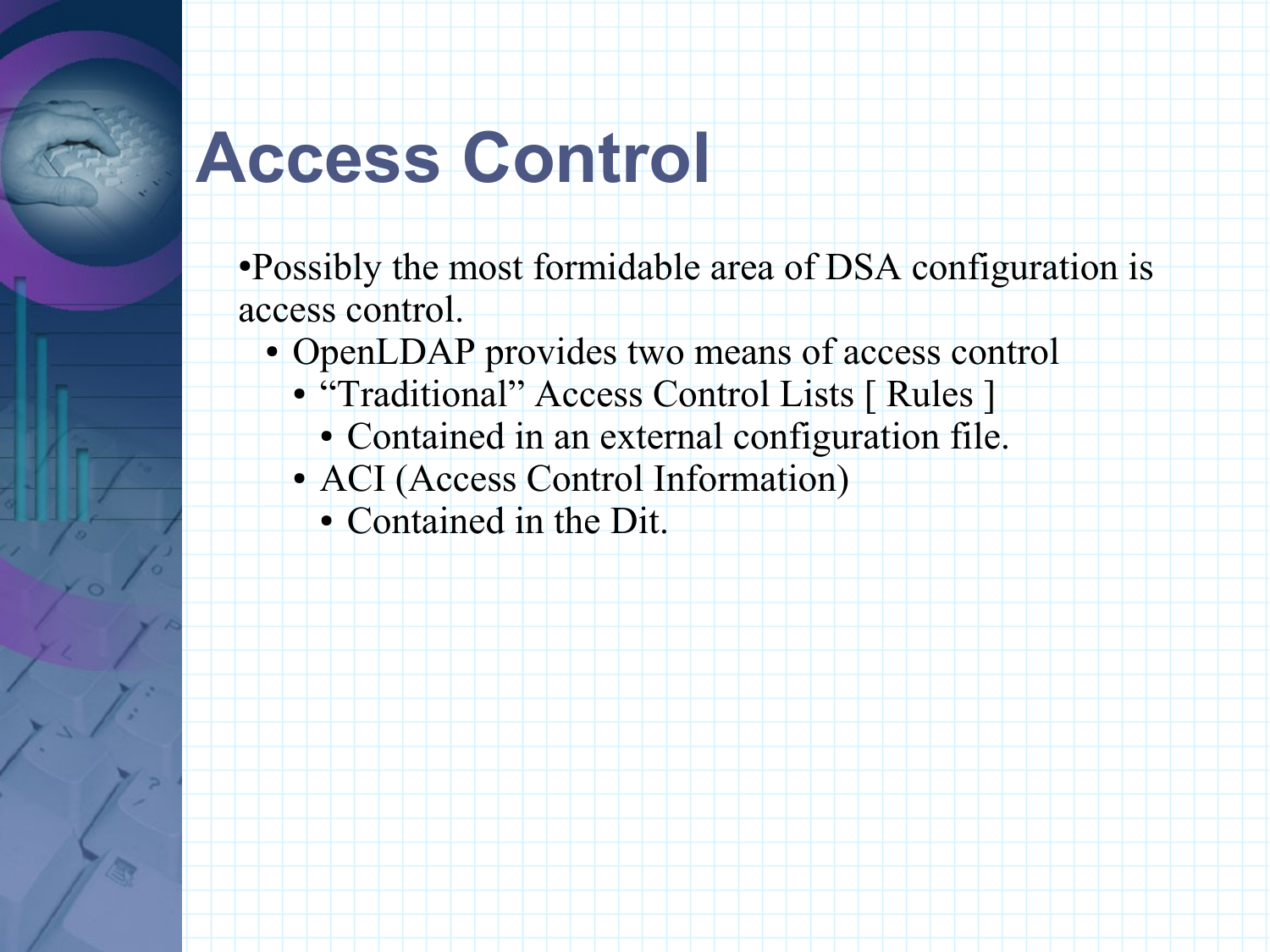#### **SSF**

- •The term SSF (Security Strength Factor) is used throughout OpenLDAP access control.
	- Indicates the relative security of a connection.
		- $\bullet$  0 = Not secure
		- $\bullet$  1 = Integrity protection
		- $\bullet$  56 = DES Encryption
		- $\cdot$  112 = 3DES Encryption
		- AES can be 128,192, or 256
	- The global "security" directive can be used to establish minimum ssf levels for various operations.
		- security ssf=1 update ssf=112
			- All operations require integrity checking, while all write operations must be performed over 3DES or better encryption.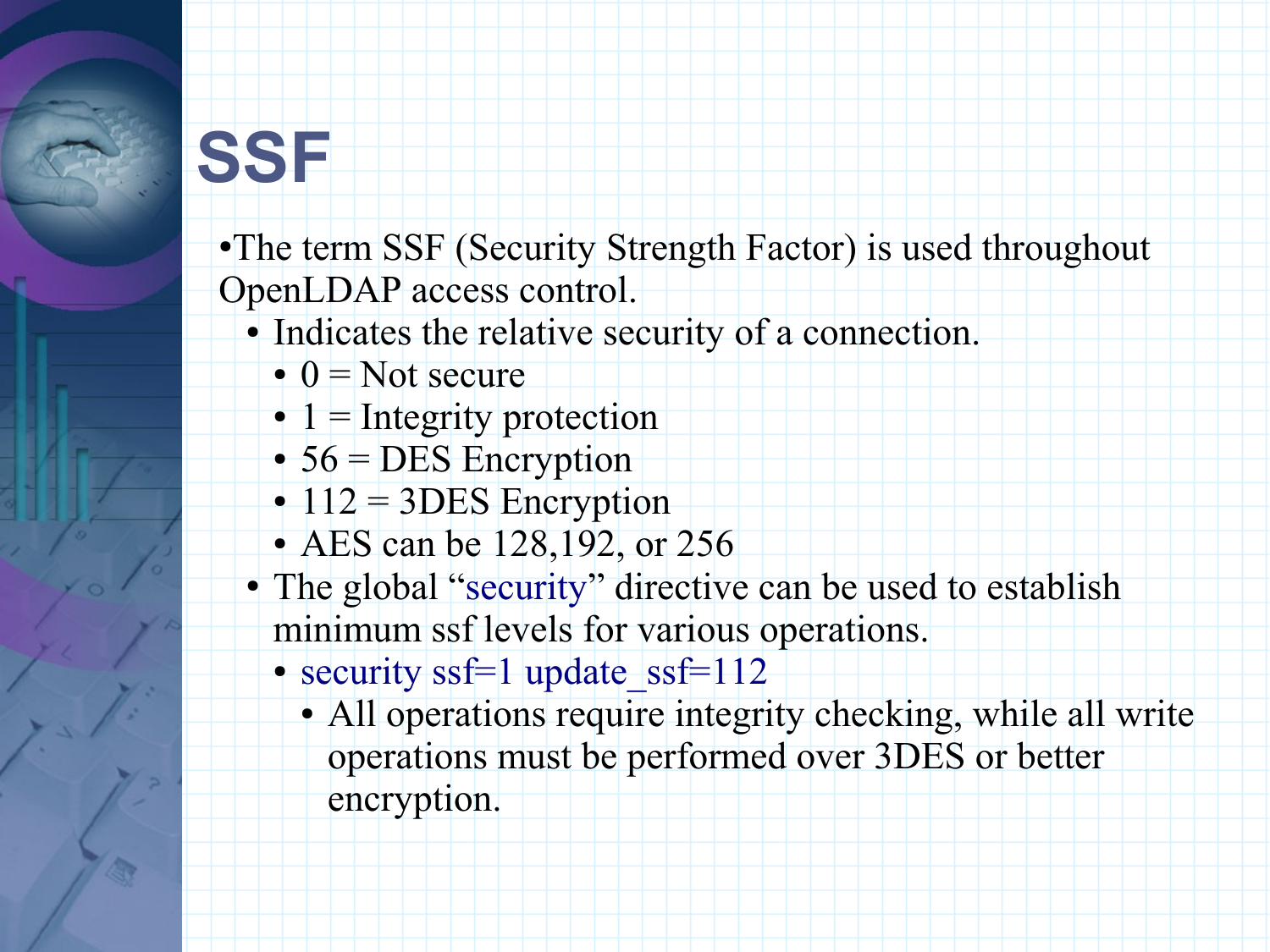# **ACL vs. ACI**

●Advantages of ACI

- Access control can be modified on the fly.
- Access control is replicated along with the data.
- Access control can be programatically adjusted.
- ●Disadvantages
	- No regular expression support.
	- Every-single-object-requires-access-control-information.
	- Syntax is complicated.
	- Subordinate to ACLs, interaction can be complicated.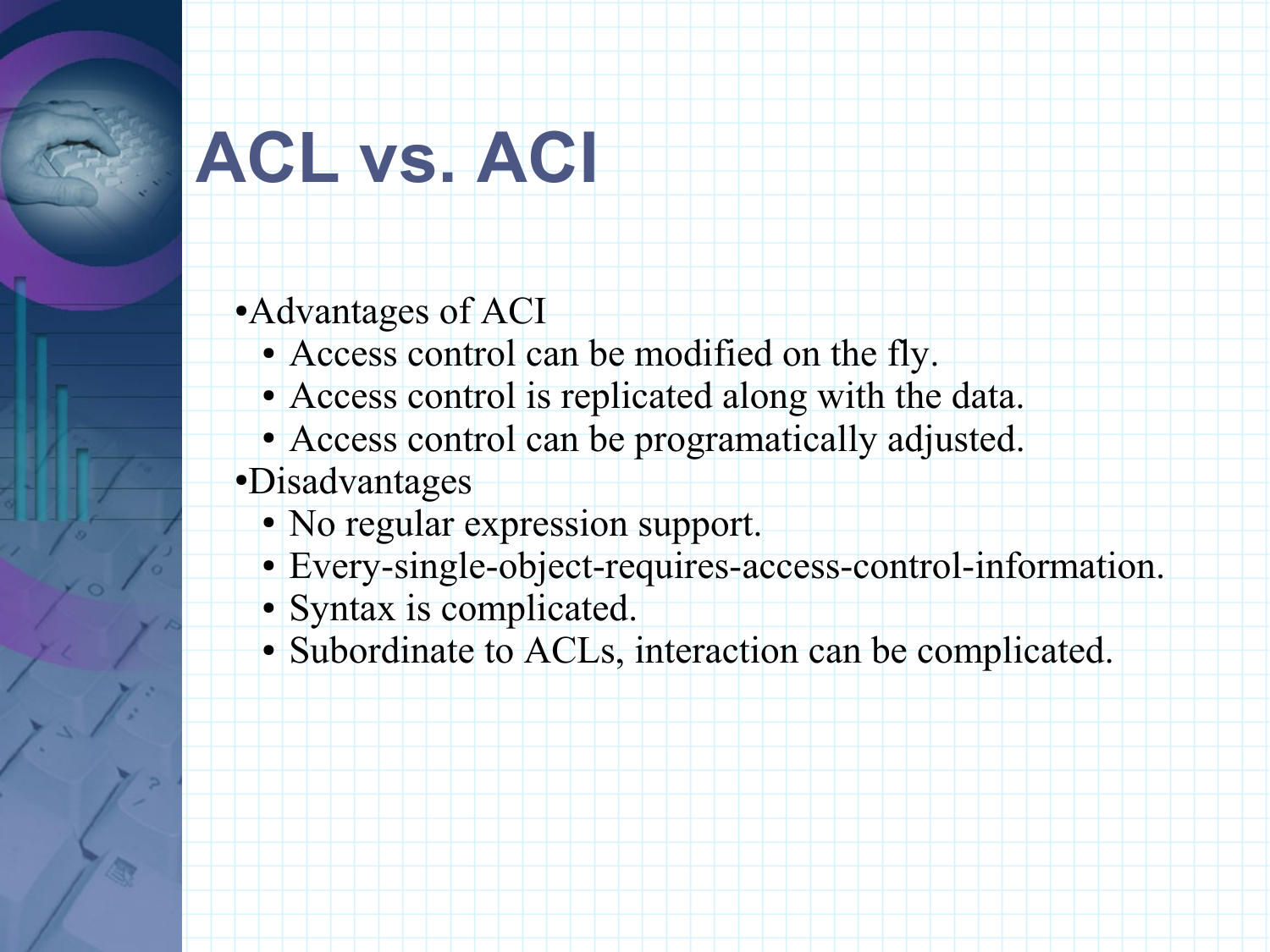#### **ACI**

- ●An ACI reads like: OID#SCOPE#RIGHTS#TYPE#SUBJECT
	- OID Not Used.
	- SCOPE Always "entry", the object itself.
	- RIGHTS See next slide.
	- TYPE
		- "access-id" Rule applies to a DN.
		- "public" Matches any context, including anonymous.
		- "self" Matches bind context of object itself.
			- As if "access-id" with the object's own DN.
		- "dnattr" -
		- "group Rule applies to a group. a "groupOfNames".
		- "role" Same as group, but specifies an "organizationalRole".
		- "set" A dynamic set
		- "set-ref" A dynamic set with dereferencing.
	- SUBJECT The value referred to by the TYPE.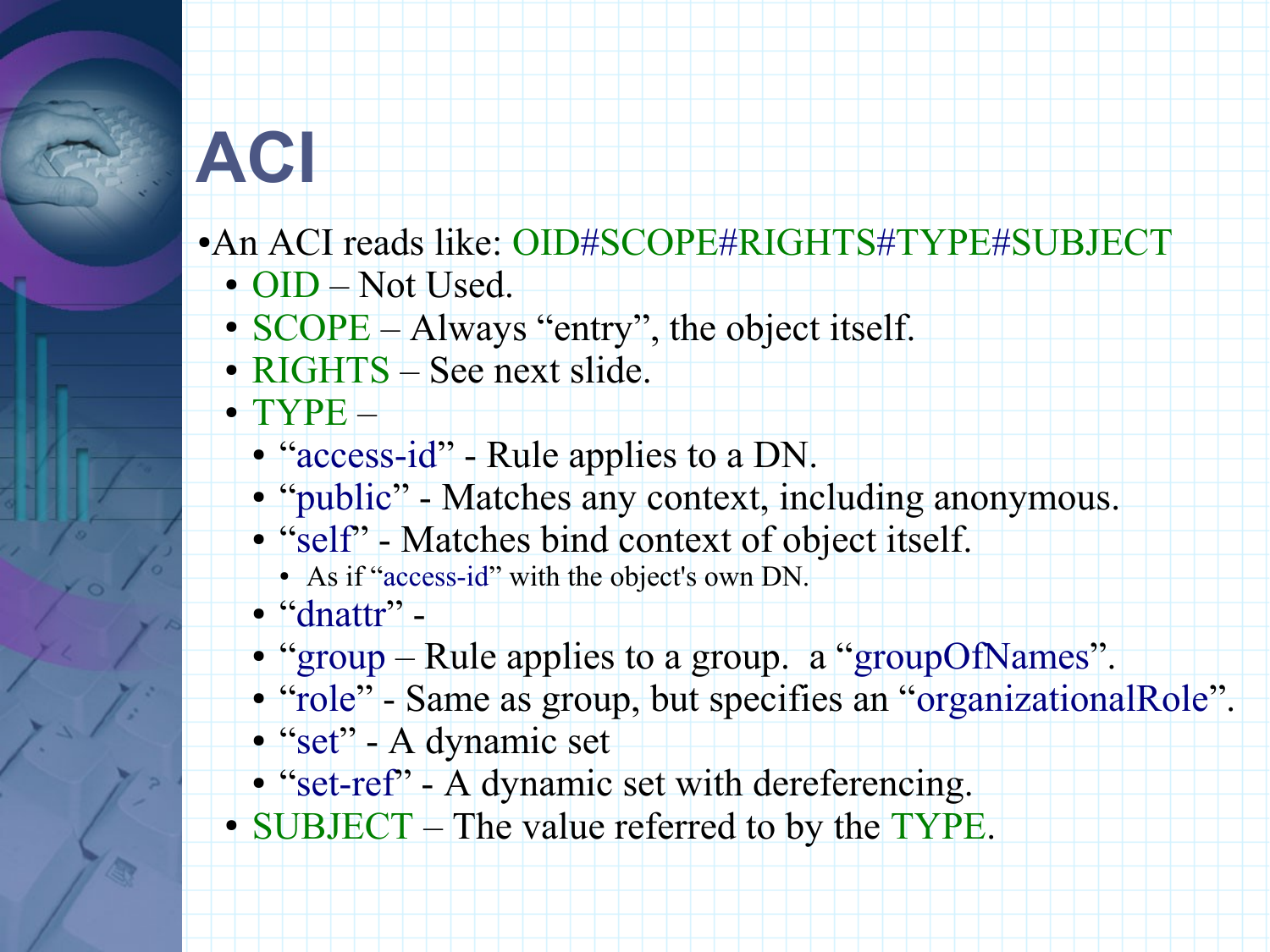#### **ACI**

- ●An ACI reads like: OID#SCOPE#RIGHTS#TYPE#SUBJECT
	- RIGHTS A series of statements separated by semi-colons.
		- Statements look like: ACTION;PERMISSION;TARGET
			- ACTION Always "grant"
			- PERMISSION Privilege to grant.
				- $w =$  write
				- $\bullet$  r = read
				- $\bullet$  c = compare
				- $\bullet$  s = search
				- $x =$  authenticate
			- TARGET Entity to grant privileges to.
				- *attribute*
				- "[entry]" The object itself
				- "[children]" Ability to create subordinates.
				- "[all]" All attributes of the object.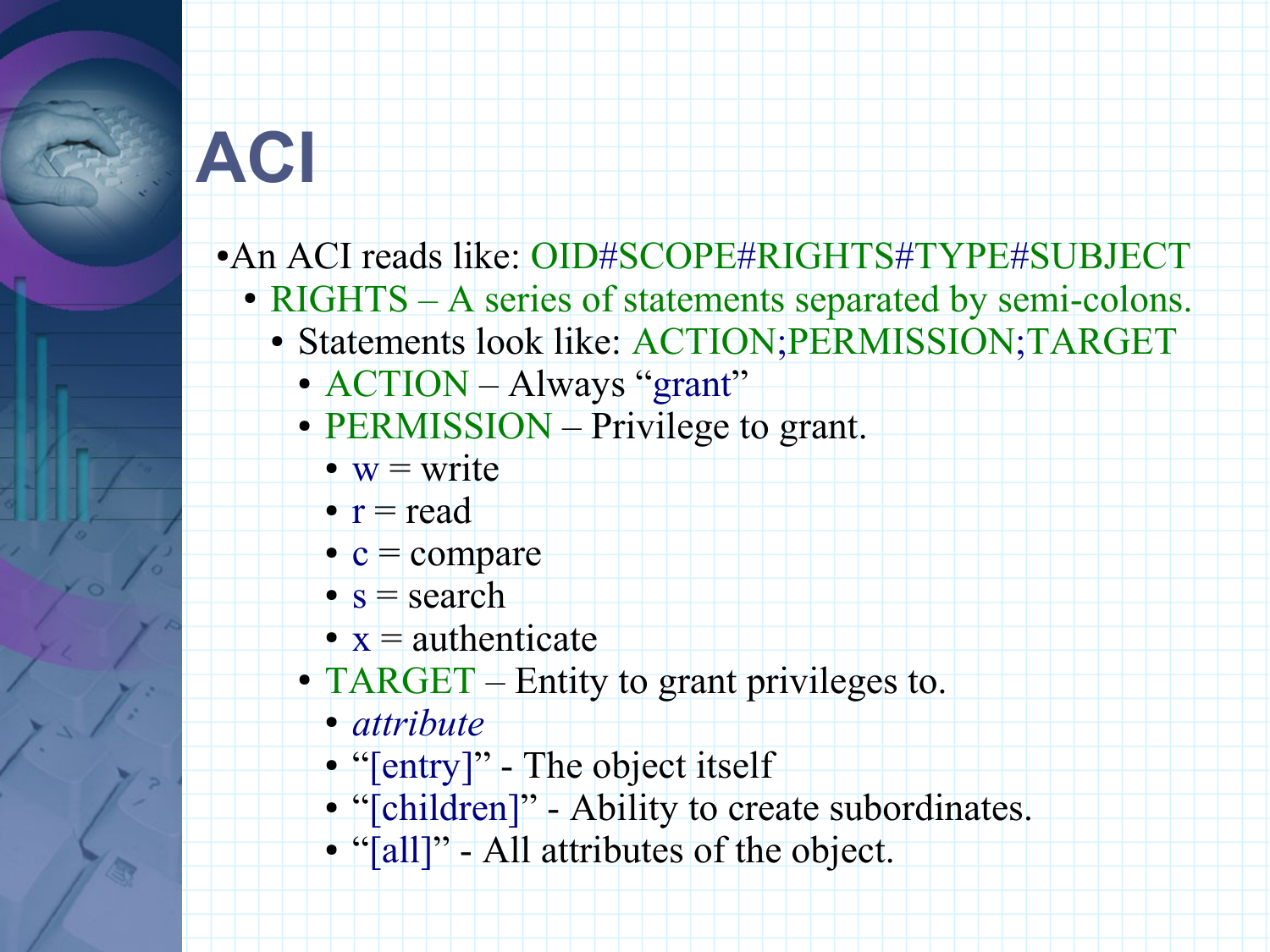

OpenLDAPaci: 1#entry#grant;r,w,s,c;[all]#group#cn=enterprise admins,ou=groups,o=acme OpenLDAPaci: 2#entry#grant;r,w,s,c;[all##group#cn= admins,ou=groups,l=dallas,o=acme OpenLDAPaci: 3#entry#grant;w,s,c;userPassword;r,s;mail#access-id#uid=user1,... OpenLDAPaci: 4#entry#grant;r,s,c;[all]#group#cn=all acme,ou=groups,o=acme

read, search, compare

Grant to the "cn=all acme" groupOfNames.

This user.

All attributes of object.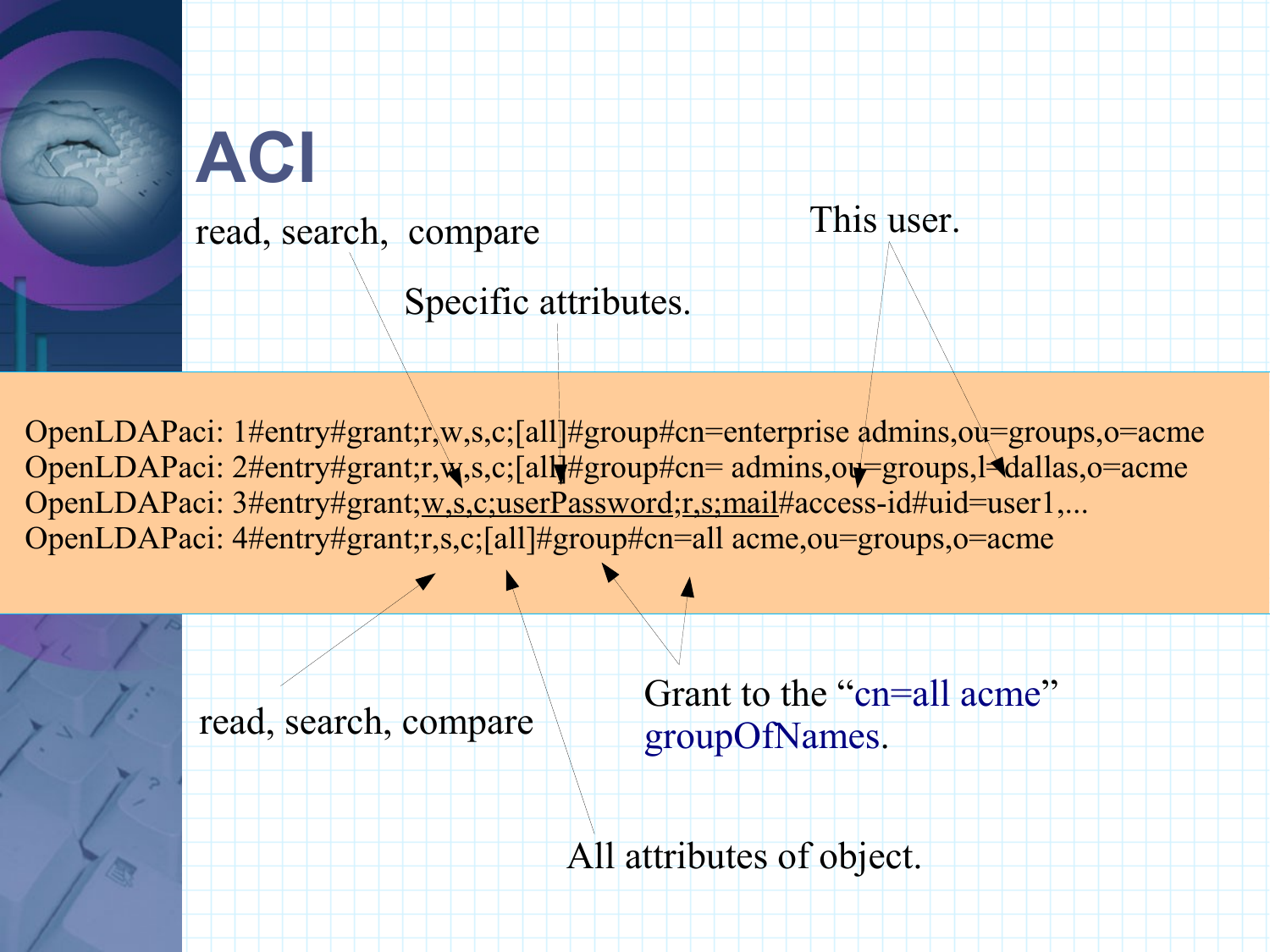#### **ACL: Structure**

●access to <what>  $by **who>**$ by <who> <access> <control>  $by **who>  <**control>$ by  $*$  none stop  $\leftarrow$  Implicit last clause.

●Lines starting with whitespace are assumed to be a continuation of the previous line.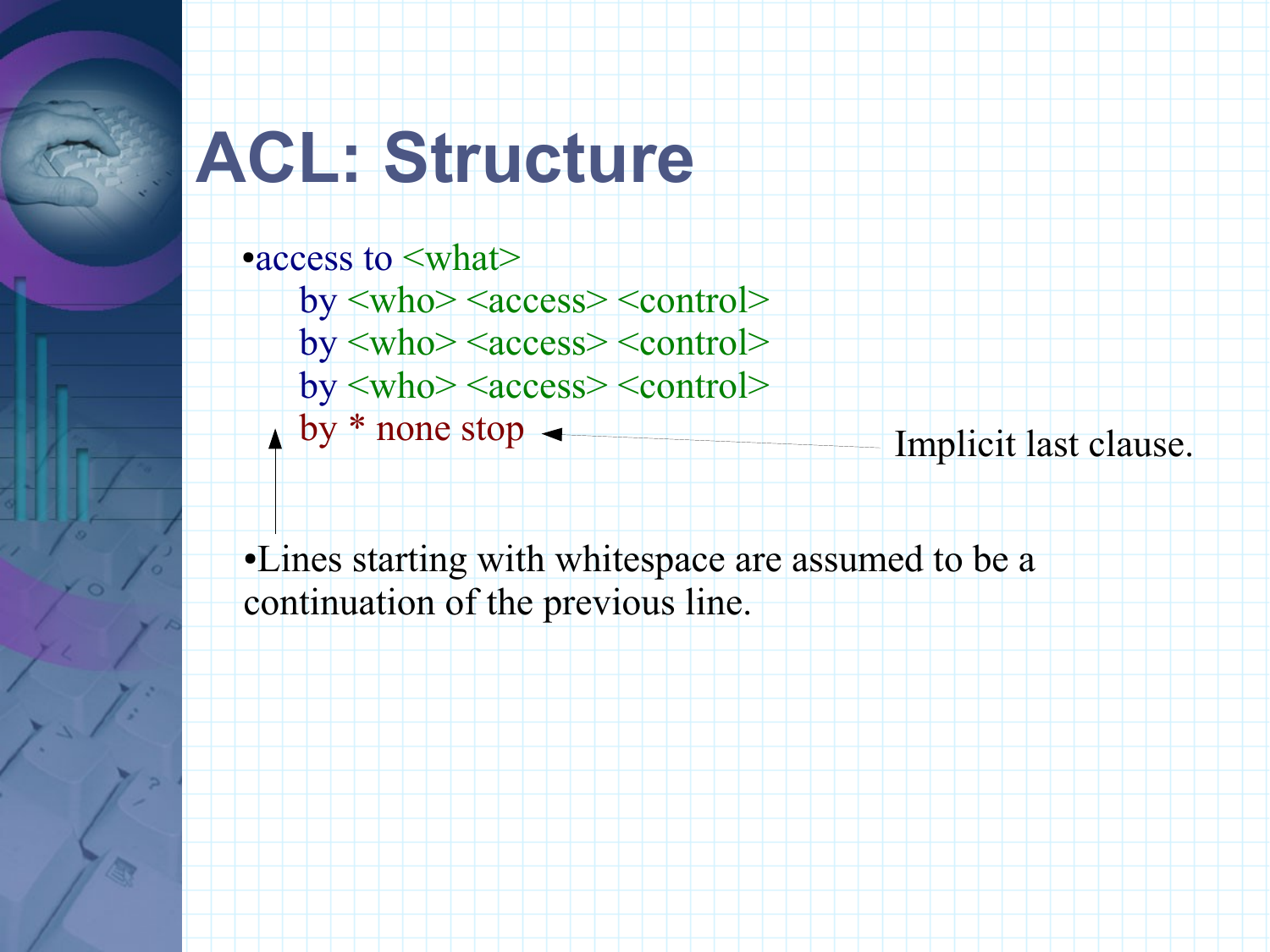#### **ACL: <what>**

• access to  $\leq$ what>

- by <who> <access> <control>
- $\bullet$  <what>
	- \* Matches everything.
	- dn. <dnstyle>=<dnpattern>
		- exact Match the  $\leq$ dnpattern> exactly.
		- one Match all DNs immediately subordinate to the <dnpattern>.
		- subtree Match all DNs subordinate to the <dnpattern>.
		- regex Match the DN to the dnpattern regular expression.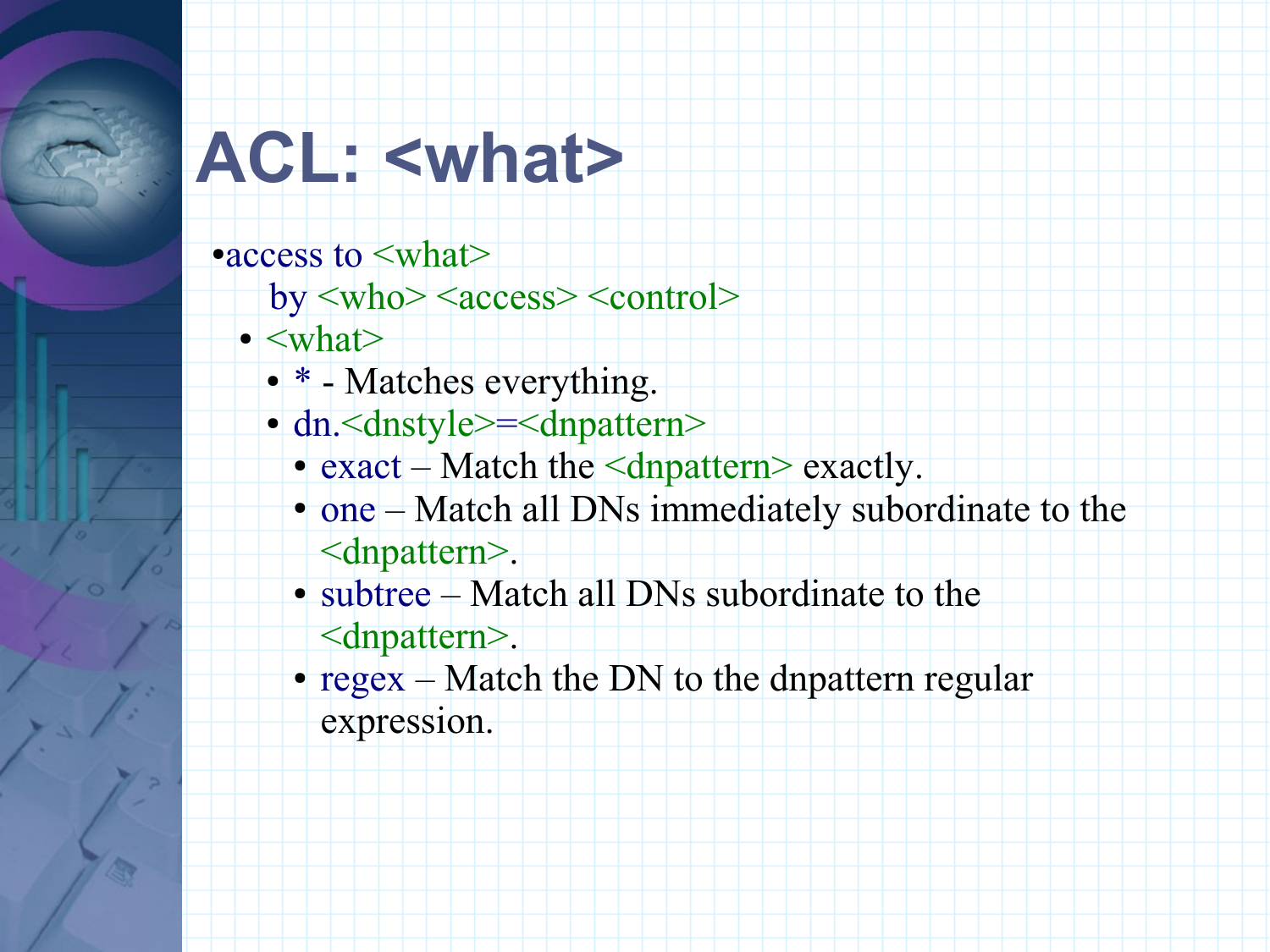#### **ACL: <what>**

• access to  $\leq$ what>

- by <who> <access> <control>
- $\bullet$  <what>
	- attrs=<attribute>,<attribute>,<@objectclass>
		- List of comma separated attributes.
		- List of comma separated objectclass names.
			- Objectclass names are prefixed with an ampersand.
		- There are two special attributes:
			- entry
				- Represents access to the object itself (deletion).
			- children
				- Represents access to subordinate objects
					- The ability to create children.

access to dn.regex="ou=([^,]+),ou=mtaClusters,ou=SMTP.. attrs=children,entry

by group/organizationalrole/roleOccupant.expand="cn=\$1 Mail Cluster,ou=AccessControl,dc=....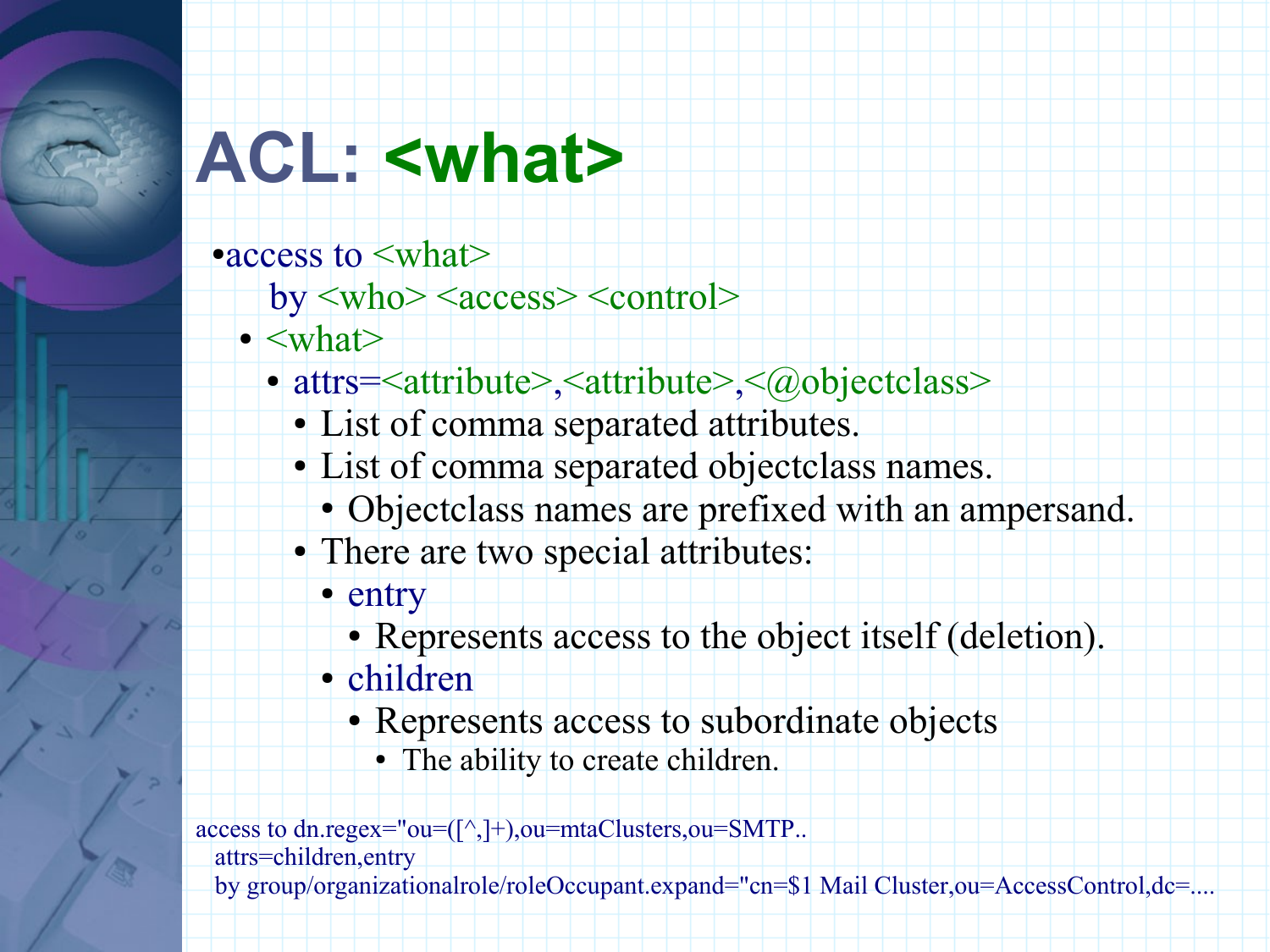#### **ACL: <what>**

access to dn.one="ou=addressBooks,ou=Mail,ou=SubSystems,o=Morrison Industries,c=US" attrs=entry,@organizationalUnit by group="cn=DSA Administrators,ou=AccessControl,o=Morrison Industries,c=US" write by group="cn=Mail Administrators,ou=Access Control,o=Morrison Industries,c=US" write by \* read access to dn.regex="ou=([^,]+),ou=addressBooks,ou=Mail,ou=SubSystems,o=Morrison Industries,c=US\$" attrs=children,entry by dn.regex="cn=\$1,ou=People,o=Morrison Industries,c=US" write by \* none

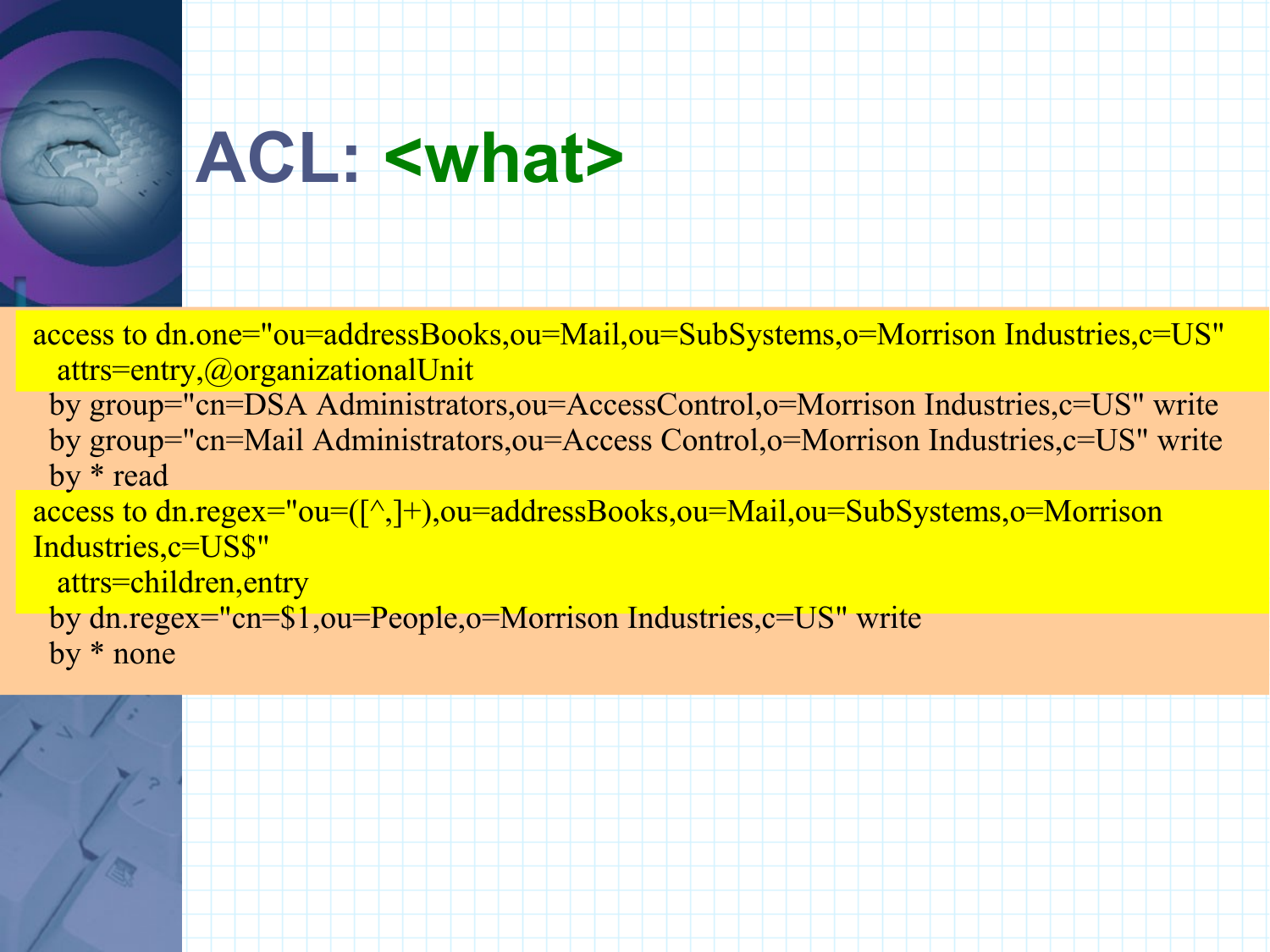### **ACL: <who>**

• access to  $\leq$ what $>$ 

- by <who> <access> <control>
- $\bullet$   $\langle$ who $\rangle$ 
	- \* | anonymous | users | self
		- Simple  $\langle$ who $\rangle$  qualifiers
	- dn. <style>=<dnpattern>
		- $\bullet$  <style>
			- extact A literal DN
			- expand Used for substitution if  $\langle$ what $\rangle$  was a

dn.regex.

- dnattr=<attr>
	- The named attribute contains DNs the clause applies to.

access to dn.regex="ou= $([\wedge,]+\)$ ,ou=addressBooks,...

 attrs=children,entry,@inetOrgPerson by dn.expand="cn=\$1,ou=People,...

- Frequently "owner"
- $aci =$ 
	- The named attribute contains ACI elements to be evaluated.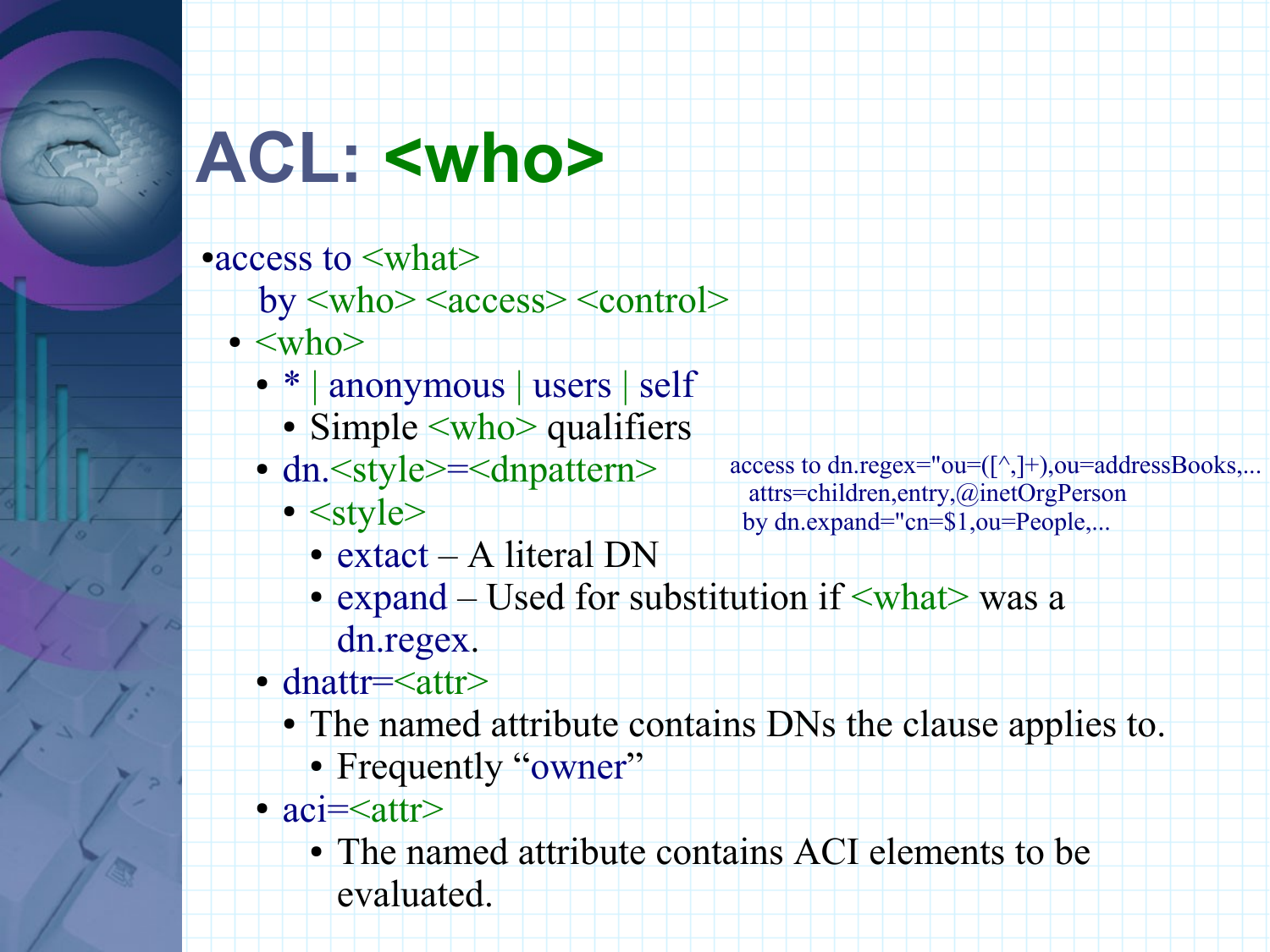#### **ACL: <who>**

• access to  $\leq$ what $>$ 

- by <who> <access> <control>
- $\bullet$  <who>
	- Static groups
		- group/*objectclass/attribute*.<style>=<dnpattern>
			- The group  $\leq$  what lets you grant privileges to a collection of entities.
				- objectclass Optional objectclass for the referenced group object, defaults to "groupOfNames"
				- attribute The attribute in the group object containing the group members, defaults to "member".
				- <style> Either exact or expand
					- expand permits regular expression substitution.

access to dn.regex="ou= $([\wedge,]+\)$ ,ou=mtaClusters,ou=SMTP.. attrs=children,entry

by group/organizationalrole/roleOccupant.expand="cn=\$1 Mail Cluster,ou=AccessControl,dc=....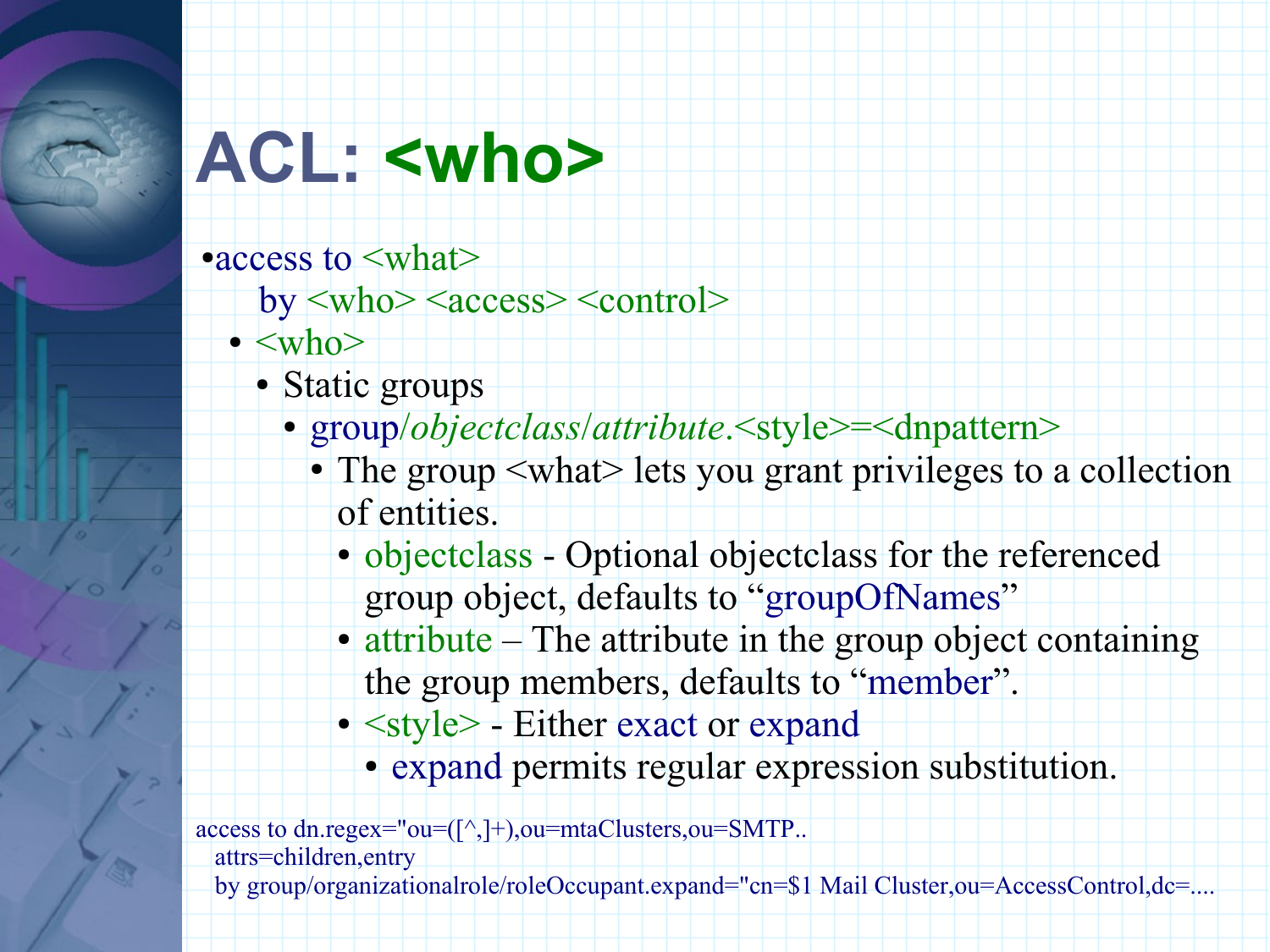#### **ACL: <who>**

- ●access to <what>
	- $by **who>  < control>**$
	- $\bullet$   $\langle \text{who} \rangle$ 
		- A variety of  $\leq$ what clauses are available for matching parameters of the inbound connection in addition to the bind context.
			- Multiple <what> clauses may be strung together separated by whitespace, they are AND'd together.
			- peername. < peernamestyle > = < peername >
			- sockname. <style>=<sockname>
			- domain.<domainstyle>,<modifier>=<domain>
			- sockurl.<style>=<sockurl>
			- Security related
				- $\cdot$  ssf= $\leq n$
				- transport  $s$ sf= $<$ n $>$
				- tsl ssf= $\langle n \rangle$
				- sasl ssf= $\langle n \rangle$

ssf = Security Strength Factor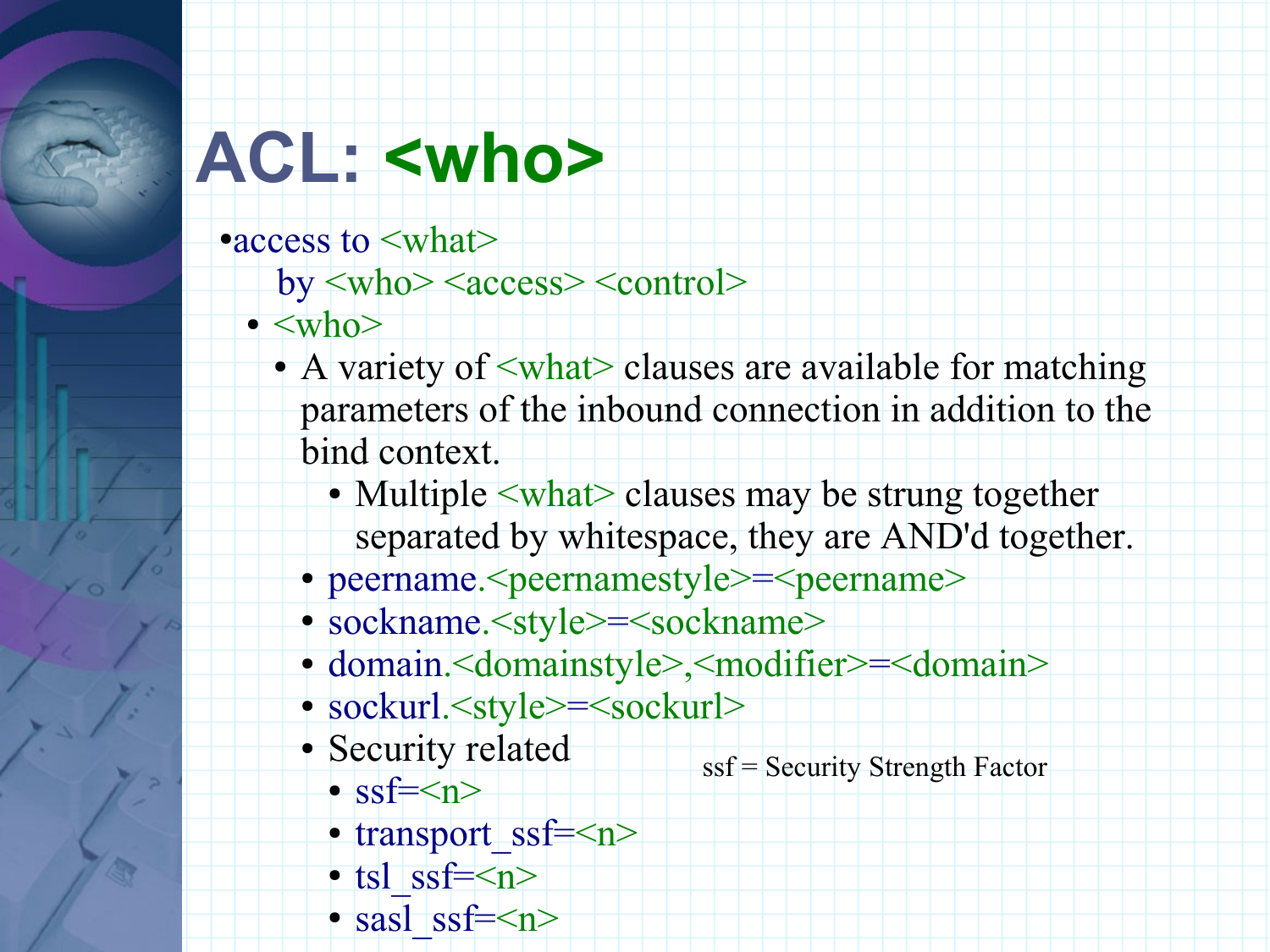#### ACL: <access>

- access to  $\leq$ what $>$ 
	- by <who> <access> <control>
	- <access>
		- $\bullet$  <level>  $|\langle$ priv>
			- $\bullet$  <level>
				- none | auth | compare | search | read | write
					- Levels are additive, each implies all the previous.
			- $\bullet$  <priv>
				- $\bullet \leq = | + | \rangle \leq w | r | s | c | x | 0 \rangle$ 
					- $\bullet \left\vert \left\langle -\right\vert +\left\vert \left\vert -\right\rangle \right\vert$ 
						- Assign, add, or remove privileges
					- $\bullet$   $\langle w | r | s | c | x | 0 \rangle$ 
						- "0" is only used by itself and represents no privileges.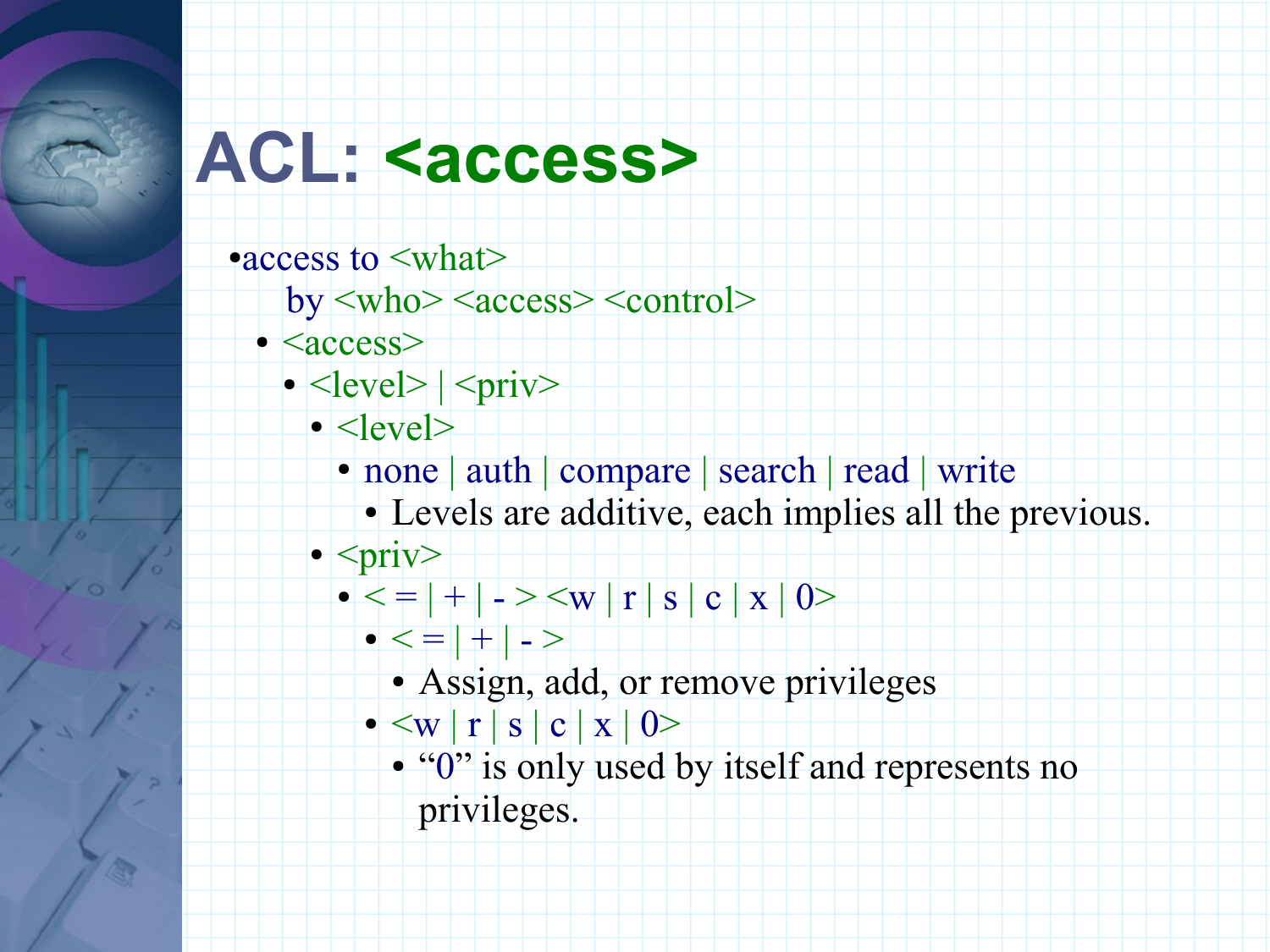## **ACL: <control>**

- access to <what>
	- by <who> <access> <control>
	- $\bullet$  <control>
		- stop Stop processing ACL rules
			- Implied.
		- continue Continue processing this rule
		- break Stop processing this rule, continue processing next rule.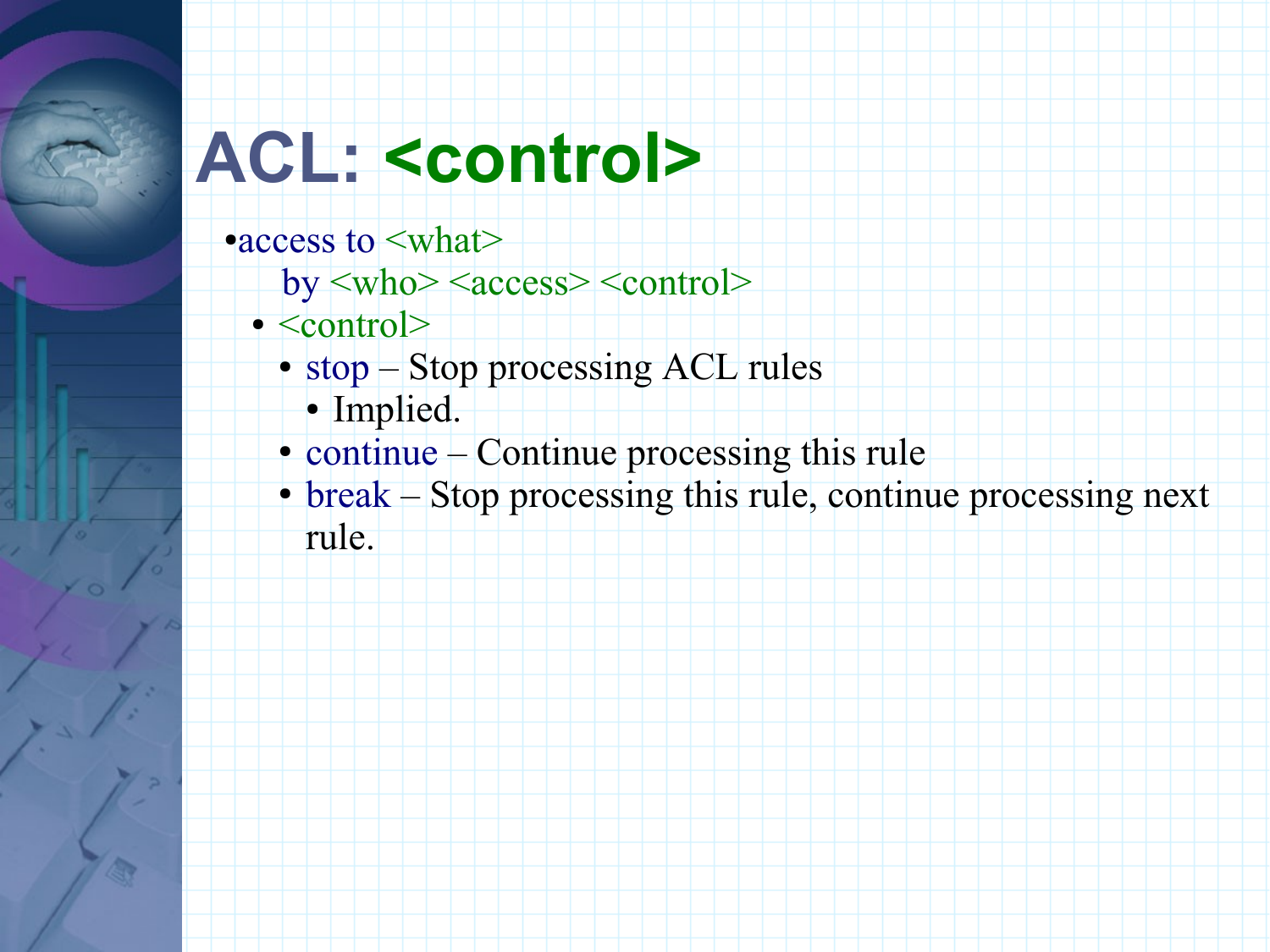#### **ACL: <access> <control>**

Continue reading rule

Origin of connection is local

Grant write permission

access to attr=userpassword by peername.ip= $"127.0.0.1"$  =w continue by dn.exact="cn=foo" ssf=56 +rcsx by \* auth

> If DN is "cn=foo" and connection is encrypted grant read, compare, search, and authenticate. (implicit stop)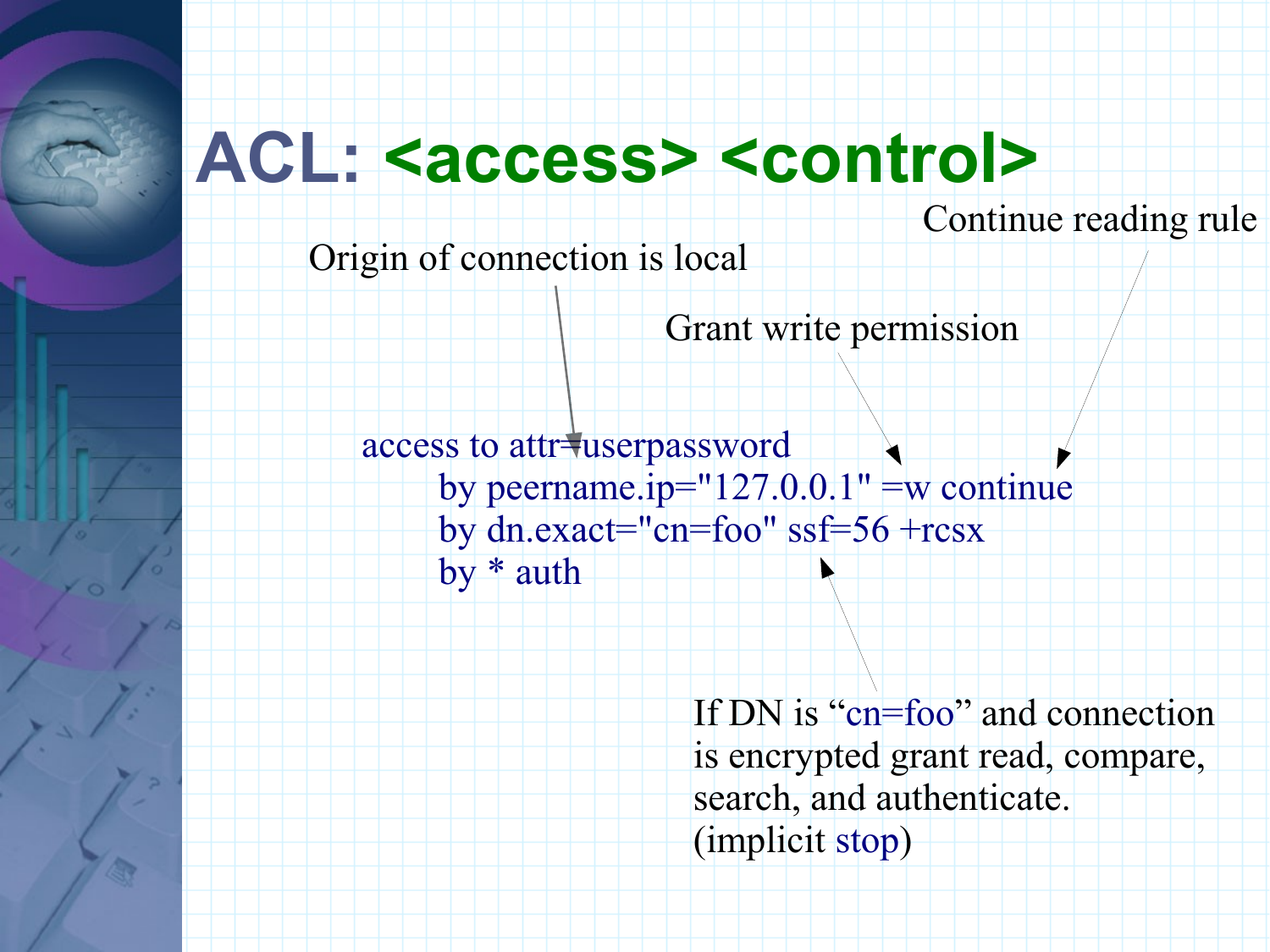

# **Conditional Replication**

●Syncrepl replication can include a filter.

syncrepl rid=52 provider=ldap://littleboy.morrison.iserv.net:389 type=refreshAndPersist searchbase="o=Morrison Industries,c=US" filter="(|(objectclass=organizationalUnit)(morrisonpublicpublish=Y))" scope=sub schemachecking=off updatedn="uid=syncrepl,ou=Replication,ou=SubSystems,o=Morrison Industries,c=US" bindmethod=simple starttls=critical binddn="uid=tyr,ou=Replication,ou=SubSystems,o=Morrison Industries,c=US" credentials=\*\*\*\*\*\*\*\*\*\*\*\*\*\*\*\*

> • Isn't a substitute for access control, but under certain circumstance it can make configuration simpler.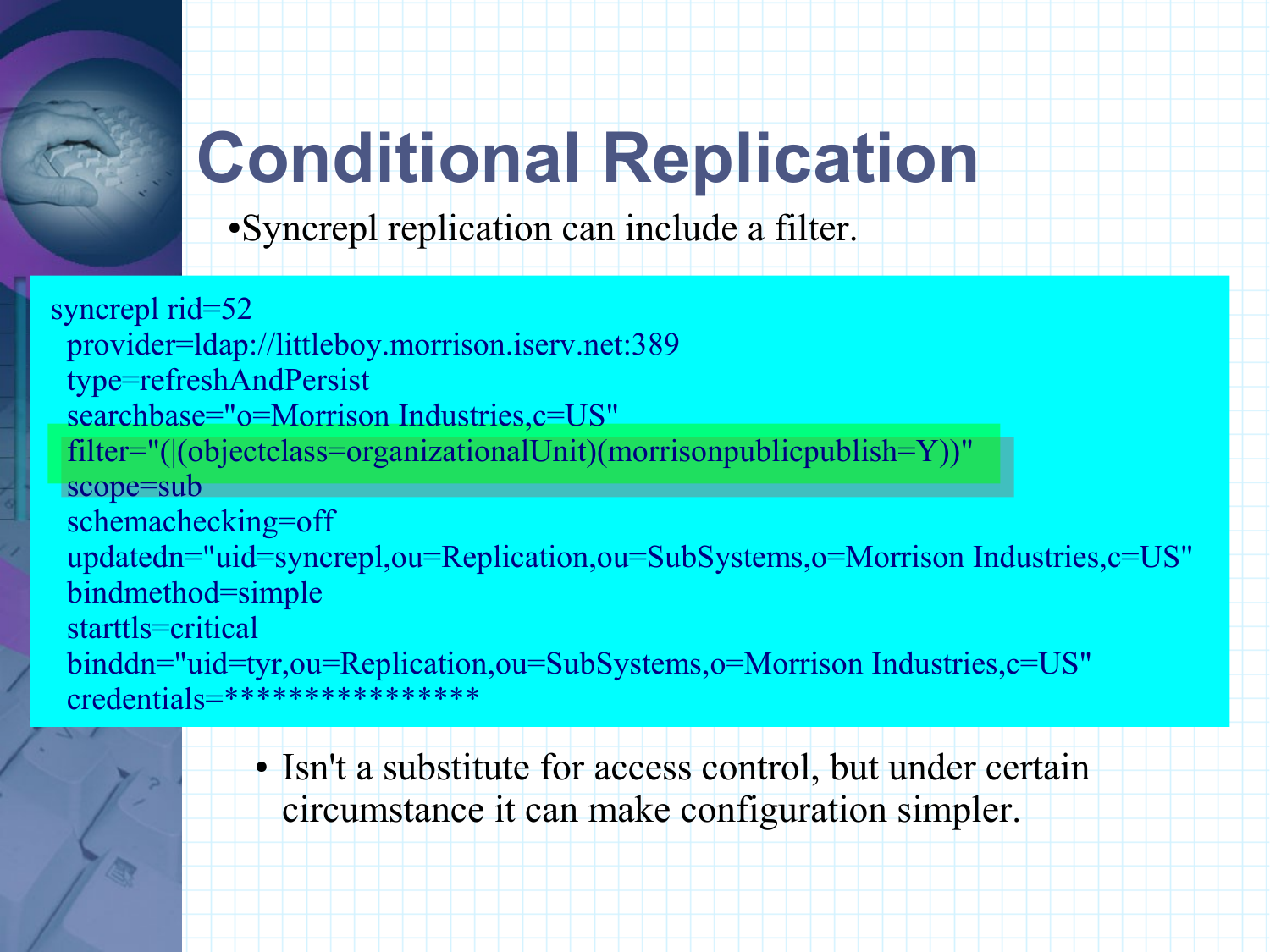• back-ldap is a virtual backend used for mangling Dit data or joining one Dit into another.

- Supports suffix rewriting
	- o=Morrison Industries becomes dc=morrison-ind,dc=com
- Support attributes rewriting.
- Supports attribute hiding.
- SASL proxy authentication.
	- A user may bind to an back-ldap Dit an access the proxied server with one authentication.
	- Can automatically chase referrals on behalf of clients.
		- For clients that do not support referrals.
		- For clients constrained within a firewall'd network.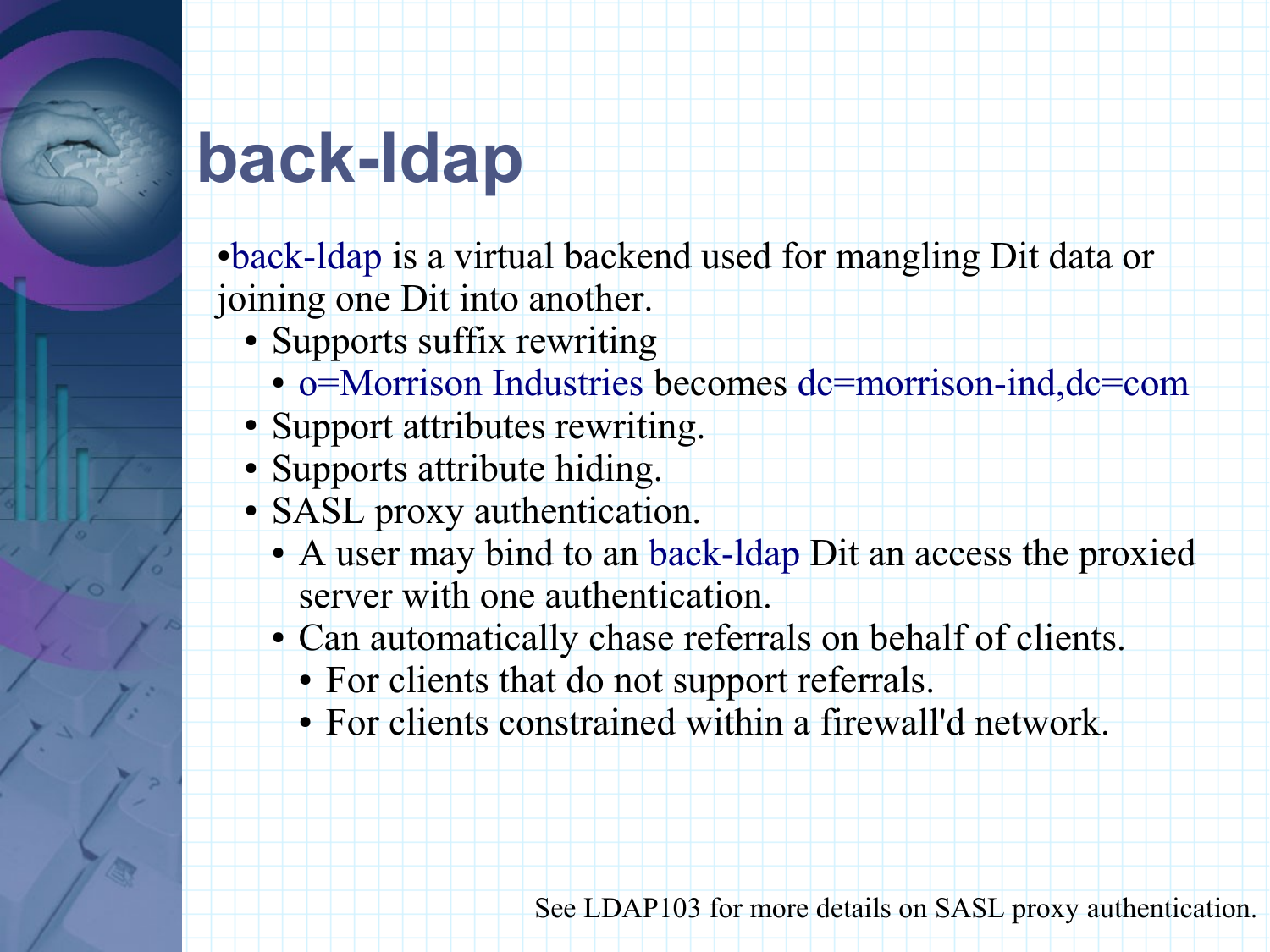#### **back-sql**

•database ldap ●uri uri • Server to proxy (ldap://localhost)  $\bullet$ suffix  $\rightarrow$   $\rightarrow$  suffix • Suffix used by backend.  $\bullet$ suffixmassage  $\leq$ mangled suffix $\geq$   $\leq$ origin suffix $\geq$ • Rewrite remote suffix to local suffix ●lastmod off

● Turn of lastmod caclulation, doesn't make sense for proxied values.

- ●proxyauthzdn& proxyauthzpw
	- Perform SASL Proxy authentication
- ●rebind-as-user
	- Connect to remote server as the binding user.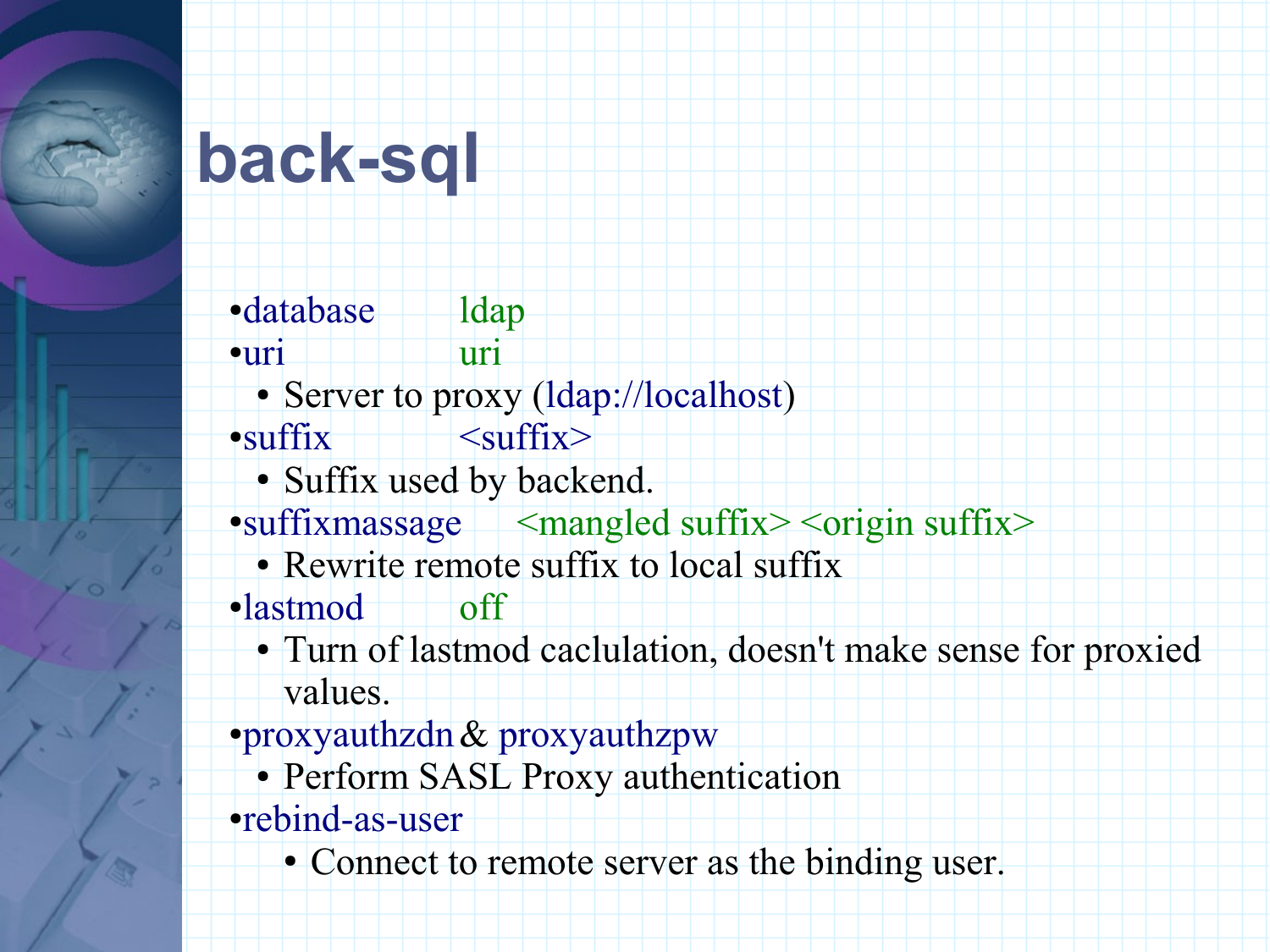•The simplest (and most common?) use of back-ldap is to present a Dit with an alternate name.

● Very useful for supporting DNS SRV auto-configuration.

database ldap uri "ldap://localhost/" suffix "dc=cisco-inc,dc=com" suffixmassage "dc=cisco-inc,dc=com" "o=Morrison Industries,c=US" lastmod off proxyauthzdn "cn=SASLProxyEntity..." proxyauthzpw \*\*\*\*\*\*\*\*\*\*\*\*\*\*\*\*\*\*\*\* rebind-as-user binddn cn=ACLProxyEntity..." bindpw \*\*\*\*\*\*\*\*\*\*\*\*\*\*\*\*\*\*\*\*\*\*\*\*\*\*\*\*\*\*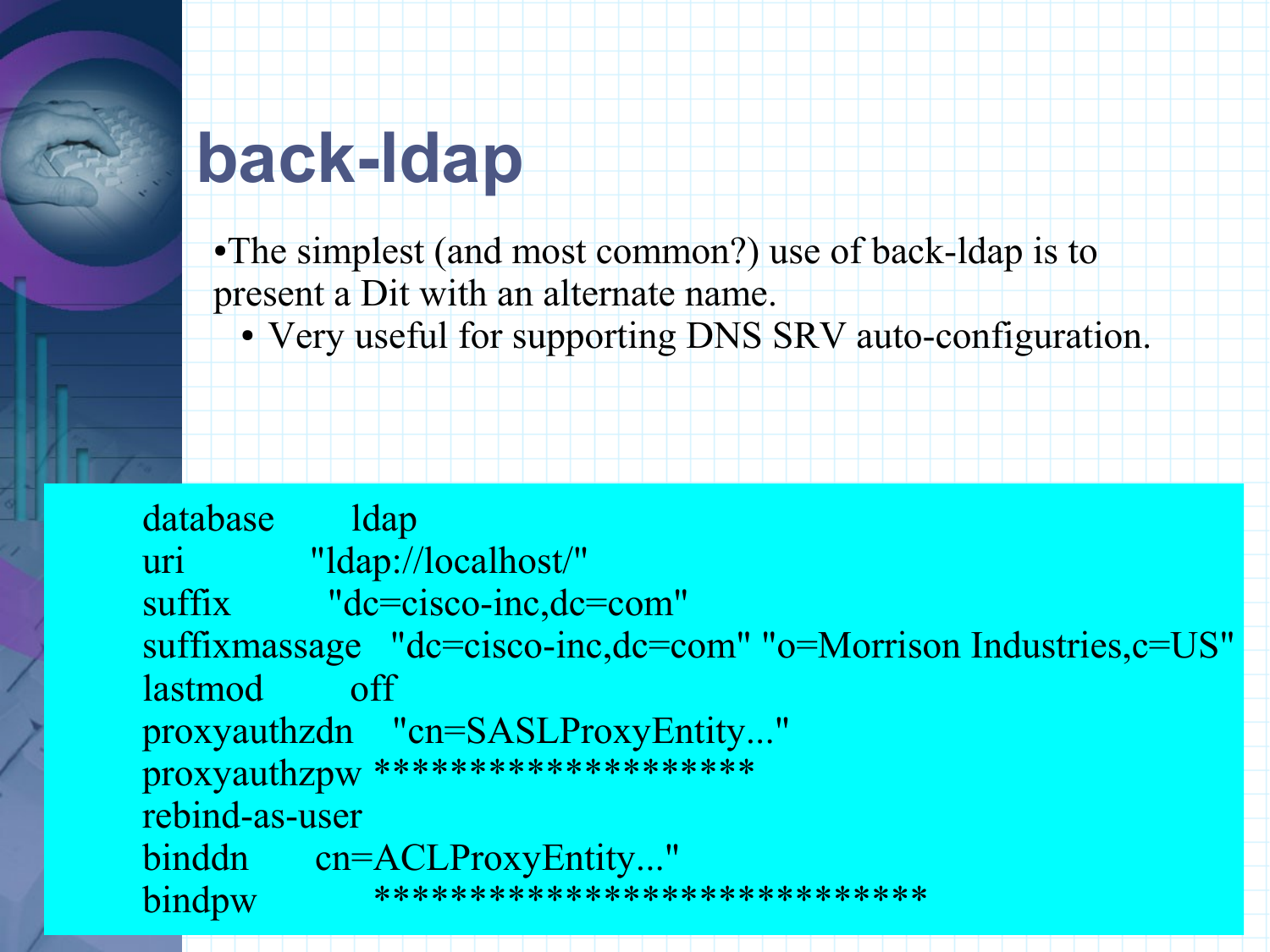•Through the use of the subordinate a back-ldap can be placed within a Dit to reflect another server or another portion of the Dit.

```
database ldap
uri "ldap://localhost/"
suffix "ou=People,ou=Entities,ou=SAM,o=Morrison Industries,c=US"
subordinate
suffix "bu=People,ou=Entities,ou=SAM,o=Morrison Industries,c=US"
"ou=People,o=Morrison Industries,c=US"
lastmod off
proxyauthzdn "cn=SASLProxyEntity..."
proxyauthzpw ********************
rebind-as-user
binddn cn=ACLProxyEntity..."
bindpw ******************************
                          See LDAP103 for more details on SASL proxy authentication.
```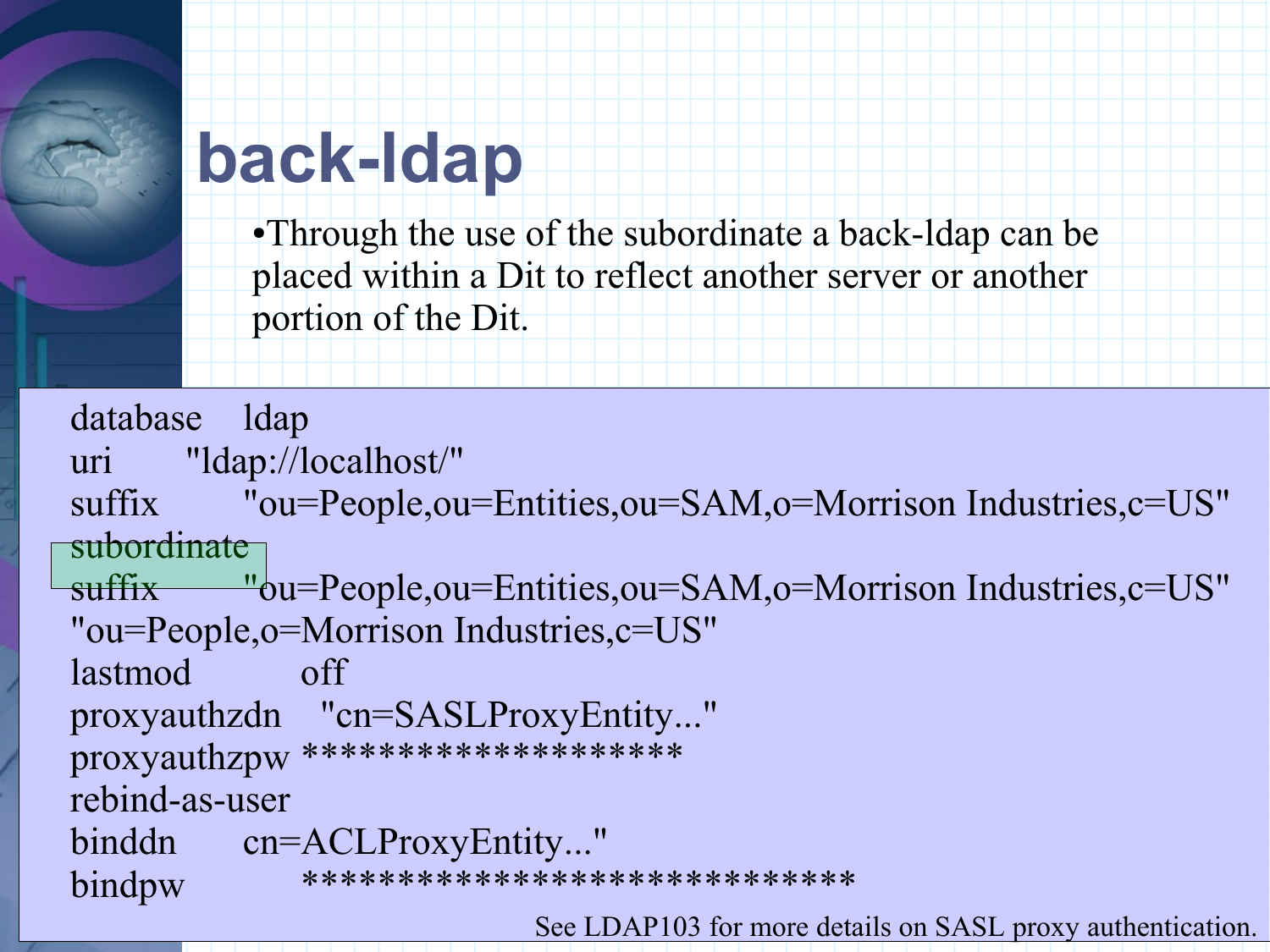●back-ldap permits attribute rewriting.

● This in conjunction with subordinate makes it possible to create branches of a Dit where attributes have been tweaked for various mail clients (for instance).

map attribute <foriegn name> <local name> map attribute cn \* map attribute sn \* map attribute manager \* map attribute description title map attribute \* cn, sn, manager come through unmangled.

Description is mapped to title.

local name is left out, all other attibutes are hidden.